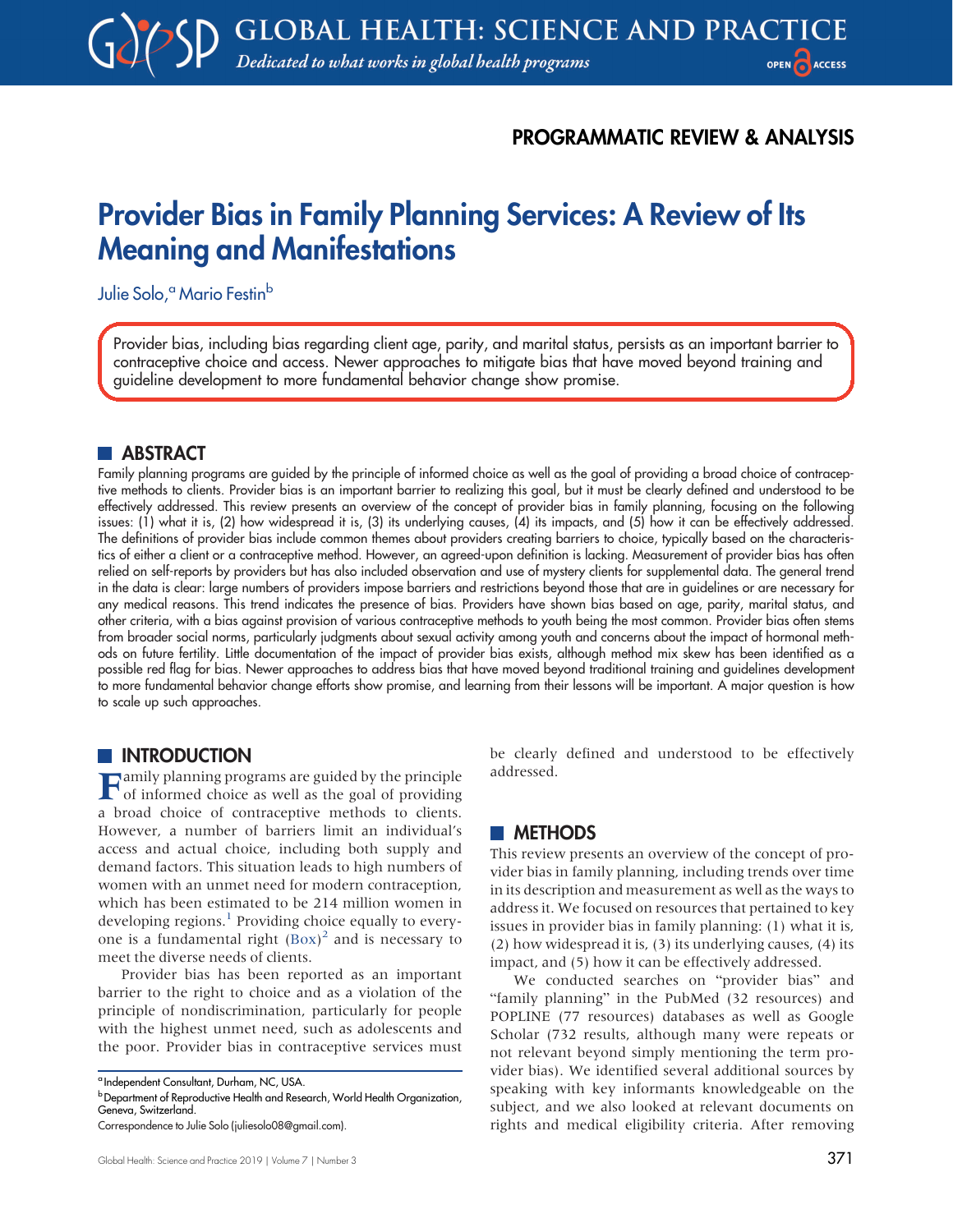#### <span id="page-1-0"></span>**BOX.** World Health Organization Guidance on Contraception and Human Rights

#### Ensuring human rights in the provision of contraceptive information and services

1. Non-discrimination in provision of contraceptive information and services

- 1.1 Recommend that access to comprehensive contraceptive information and services be provided equally to everyone voluntarily, free of discrimination, coercion or violence (based on individual choice).
- 1.2 Recommend that laws and policies support programmes to ensure that comprehensive contraceptive information and services are provided to all segments of the population. Special attention should be given to disadvantaged and marginalized populations in their access to these services.

Source: WHO (2014)[.2](#page-12-1)

duplicate or nonrelevant sources found in the searches, we focused on the resources included in the references.

# **RESULTS**

## What Is Provider Bias?

Bias can lead to limiting choice directly, while indirectly, it can lead to a provider failing to fully assess a client's needs and preferences.

A landmark paper in 1992 on medical barriers to access family planning gave visibility to the concept of provider bias, and situation analysis studies in many countries in the 1990s made the concept more concrete through measurement.<sup>3,[4](#page-12-3)</sup> Although frequently cited as an important barrier to choice over the years, provider bias has often lacked a clear definition. According to the New Oxford American Dictionary,<sup>[5](#page-12-4)</sup> bias is:

prejudice in favor of or against one thing, person, or group compared with another, usually in a way considered to be unfair.

This definition highlights the idea of bias as an attitude and also captures the concept of fairness and a human rights perspective.

Shelton et al. included provider bias as 1 of 6 types of medical barriers: (1) contraindications, (2) eligibility, (3) process hurdles, (4) who provides contraception, (5) provider bias, and (6) reg-ulation. They explained<sup>[3](#page-12-2)</sup>:

These obstacles to [family planning] are considered practices which may have a medical rationale in some manner but are scientifically unjustified ... Provider bias has powerful effects on the methods that clients use. A mistaken medical rationale often underlies provider bias. Such bias influences how providers present and recommend different methods.

Although overlap and interaction exist among these barriers, in this review, we aim to separate

One of the earlier definitions of provider bias in the literature came from Bertrand et al. in 1995[6](#page-12-5) :

This barrier includes the practice of favoring some methods and discouraging others in the absence of a sound medical rationale, as well as failing to ascertain and to respect the client's preference.

Campbell et al. $^7$  in 2006 described bias as follows:

Service providers sometimes deny access to a family planning method as a result of their own prejudices about the method or its delivery system.

Sieverding et al.<sup>[8](#page-12-7)</sup> discussed an evolution in thinking about provider bias. They explained that it was initially understood as discouraging use of certain methods by certain populations mostly due to erroneous medical rationales. Over time, a more multidimensional understanding evolved, encompassing the idea that bias could also stem from inadequate technical skills or personal beliefs. Bias can lead to limiting choice directly by not offering a particular method to a particular client, while indirectly, it can lead to a provider making assumptions and failing to fully assess a client's needs and preferences.

Definitions are particularly blurry at the lines between attitudes and behaviors, which are linked but clearly different. Definitions generally tend to describe the latter, that is, the practices and actions that arise due to bias, such as restricting access to specific types of clients. A 2017 review of provider bias regarding youth noted that "provider bias can exist as both attitude and behavior."[9](#page-12-8) Even if provider bias is taken to encompass both attitude and behavior, it is important to clearly delineate the underlying attitudes, whether based on cultural or religious beliefs or lack of accurate knowledge, and the actions that result from these biases and directly restrict access and choice. In reality, all people have prejudices and biases. What is important is identifying biases and trying to ensure that they do not lead to actions that restrict choice.

Discussion about the difference between implicit and explicit bias has been limited in definitions, although recent references place more emphasis on this distinction. It is important to acknowledge and understand that while some bias is conscious and intentional, some is unconscious and unintentional; both must be recognized and addressed. In looking at bias toward youth,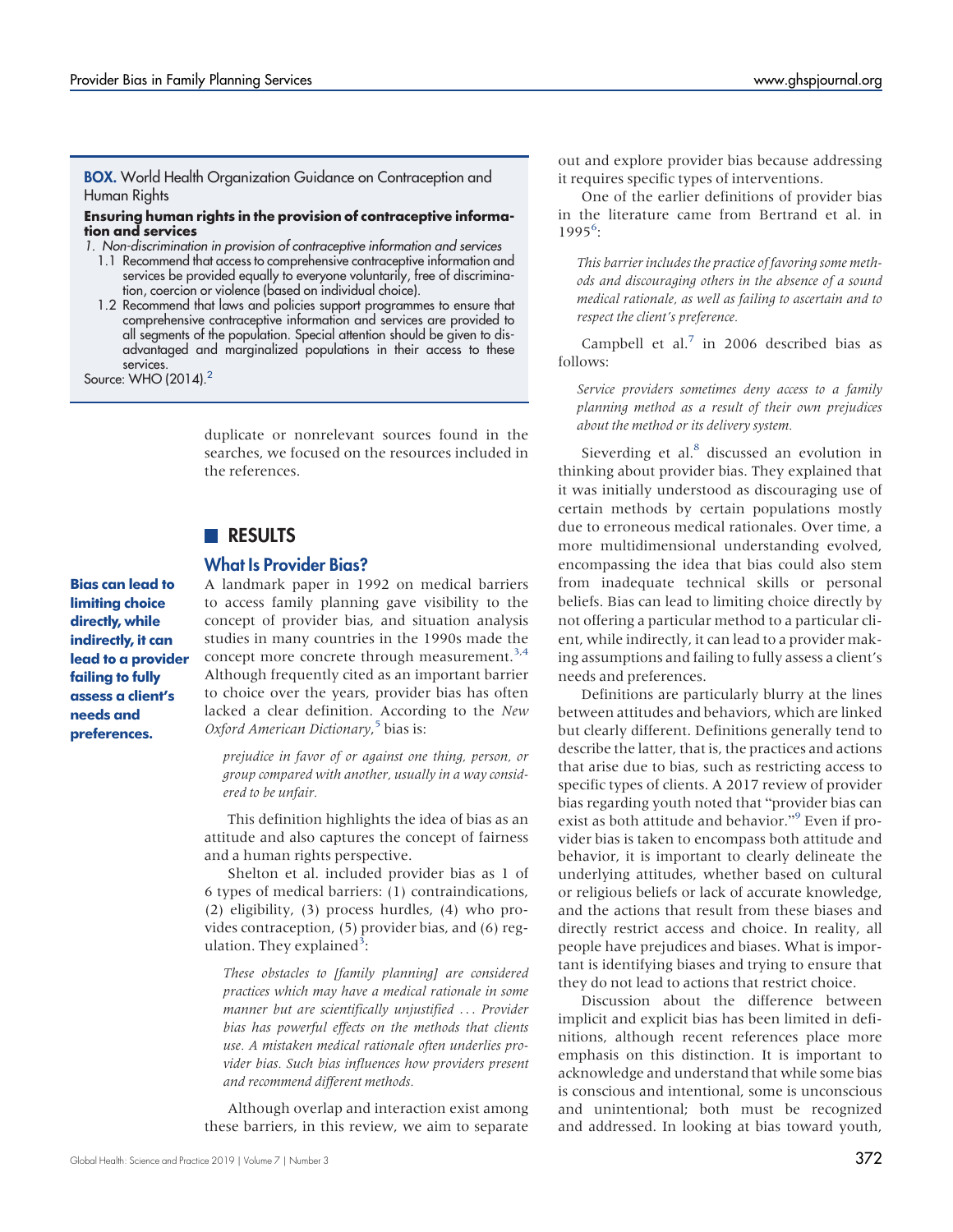Starling et al.<sup>[9](#page-12-8)</sup> explained how both explicit biased attitudes (such as belief that youth are less able to make their own decisions) and implicit subconscious beliefs (influenced by social and biographical factors) can result in biased behavior that limits access, including hostile treatment of youth, incomplete counseling, or judgmental expressions.

The definitions over time include common themes about providers creating barriers to choice, either based on the characteristics of a client or a contraceptive method. However, the family planning field lacks an agreed-upon definition.

#### How Widespread Is Provider Bias?

To understand provider bias, measurement is needed. A 2006 review of barriers to fertility regulation noted "problems of quantifying barriers limit understanding of their importance."<sup>[7](#page-12-6)</sup> Most often, provider bias has been measured and documented through in-depth interviews with providers self-reporting on imposing barriers. In some studies, bias is described through client-provider interactions. A number of studies have used simulated or mystery clients to explore specific types of bias, such as toward unmarried or young clients, and to supplement self-reported data on provider behavior.<sup>[10,](#page-12-9)[11](#page-13-0)</sup> A substantial share of the data collected around provider bias pertains to what providers say they do, or in some cases, what they actually do. But fewer studies have been aimed at more clearly understanding the providers' beliefs and attitudes that lead them to impose restrictions regardless of whether such restrictions are warranted by normative guidance from scientific and programmatic experts, for example, as found in the World Health Organization's (WHO's) Medical Eligibility Criteria for Contraceptive Use.

A number of studies have used multiple methods to obtain a richer picture of provider bias. For example, a study on provider bias toward young people in Nigeria used data collected through mystery client visits and in-depth interviews. The mystery client methodology is useful for observing actual provider behavior without the risk of social desirability bias than can occur in interviews, and in-depth interviews can assess more fully why providers do what they do. This study also employed vignette-based interviews to see how providers would behave in specific situations to better understand provider decision making.<sup>[8](#page-12-7)</sup> A 2017 literature review for the Beyond Bias project mentioned the effectiveness of using such hypothetical clinical vignettes to measure bias and sug-gested their use within the project.<sup>[9](#page-12-8)</sup>

There are different sources of data around provider bias and different ways of presenting the information. But the general trend is clear: large numbers of providers impose barriers and restrictions beyond those conveyed in normative guidelines or needed for any medical reasons. This trend indicates the presence of bias. Although we divide provider bias into 2 broad categories—client related and method related—the categories are often connected. For example, providers are typically more likely to impose age or parity restrictions on provision and use of provider-dependent methods such as long-acting reversible contraceptives (LARCs; i.e., IUDs and hormonal implants) and permanent methods (vasectomy and tubal ligation) as compared with short-acting resupply methods such as condoms or pills. However, the underlying cause of the bias differs and is guided by attitudes and judgments about methods or particular types of clients, so it is useful to separate them.

## Client-Related Bias

Descriptions of bias have often focused on providers imposing unjustified restrictions on use of specific methods based on age, parity, marital status, and spousal consent. In some cases, providers are following guidelines, but often many providers go beyond what is required. From 1992 to 1999, situation analysis studies gathered data to measure the extent to which providers impose various restrictions on the availability of contraceptive methods. A review of 5 studies (Botswana, Burkina Faso, Kenya, Senegal, and Zanzibar) looked at staff-imposed restrictions around marital status, spousal consent, parity, and minimum and maximum age with respect to 6 methods (oral contraceptives, condoms, IUDs, injectables, Norplant implants, and female sterilization). Providers were asked about each eligibility criterion in combination with each method. In all 5 countries, marital restrictions were imposed most commonly in prescribing IUDs and female sterilization and least commonly for condoms. A considerable proportion of providers imposed parity requirements for the provision of IUDs and injectables—not surprising at that time, given that restrictions on IUDs were actually required by policy in Burkina Faso, Kenya, and Zanzibar. To compare across countries, the review authors calculated the percentage of eligibility criteria a provider applied and then the mean score among all providers in each country. As [Figure 1](#page-3-0) shows, in each of the 5 countries, providers on average

Large numbers of providers impose barriers and restrictions beyond those conveyed in normative guidelines or needed for any medical reasons.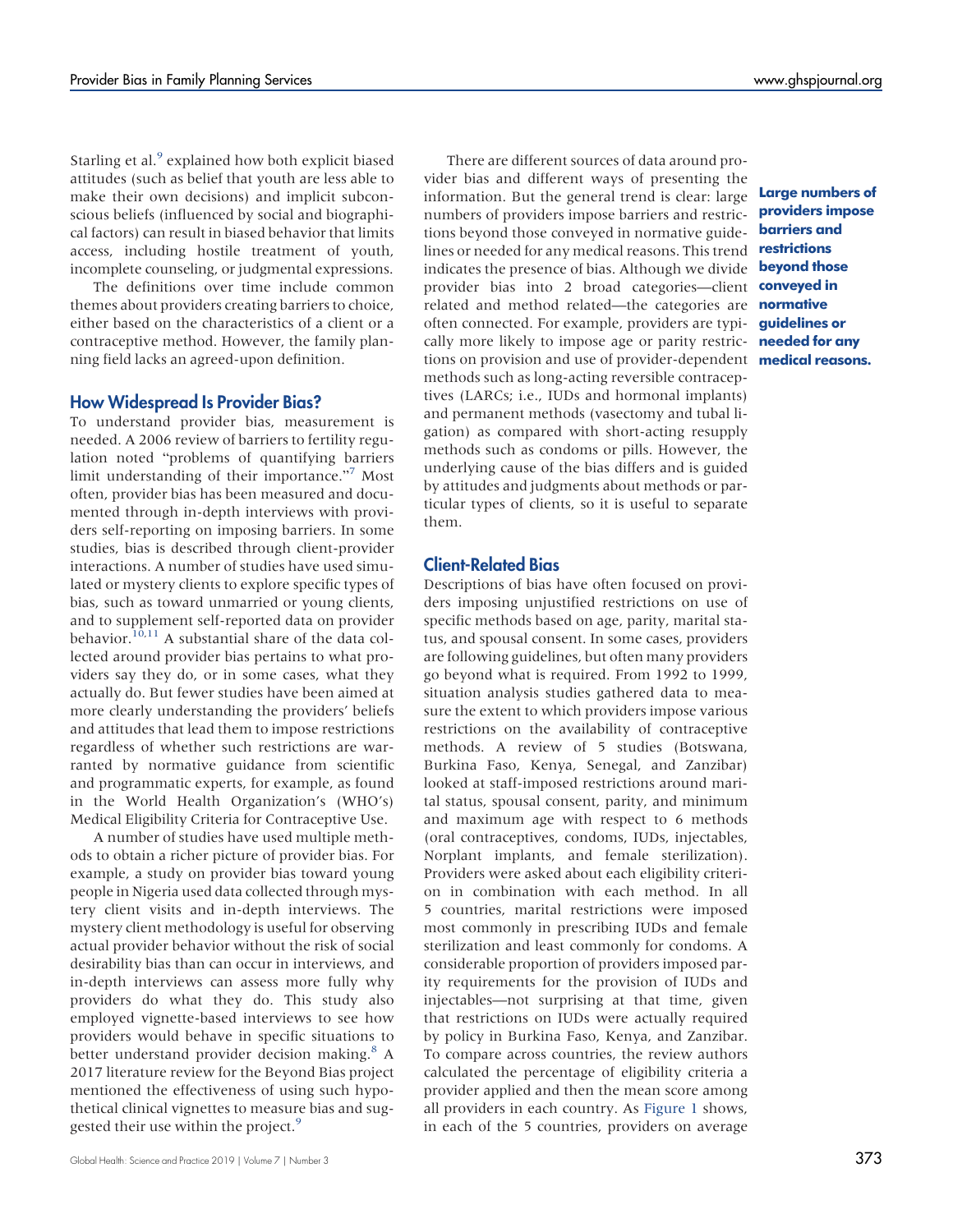

<span id="page-3-0"></span>FIGURE 1. Providers Report Imposing More Eligibility Criteria Than Those Required by Protocols, Across 5 Countries

imposed twice as many eligibility criteria as were required or encouraged by national guidelines. The authors concluded<sup>[4](#page-12-3)</sup>:

Revised service protocols and training programs may remove the concerns about clients' well-being but addressing broader societal and cultural concerns will require more careful attention.

#### Provider Attitudes Against Provision

A study in Malawi in 1994–1995 found that providers' attitudes had a significant impact on their practices of contraceptive provision.<sup>[12](#page-13-1)</sup> All providers felt that their attitudes had some effect on clients, with 61% describing this effect as large. They acknowledged that their attitudes could influence the number of new and continuing clients, who actually becomes a client, and what method the client chooses. Providers had particular issues with policies around provision of contraception to adolescents, with more than two-fifths saying they would not be comfortable providing services to young, unmarried women without children. These attitudes mostly arose from 2 beliefs: that providing these services would encourage promiscuity and contribute to the spread of HIV. Many providers did not know about or did not agree with new policies that would permit a woman to get tubal ligation whenever she wanted it, irrespective of parity, with one-third believing that tubal ligations should only be performed on women with at least 4 children.

#### Provider Bias Against Age

Analysis of data from the 1996 Tanzania Service Availability Survey found that high proportions of providers restricted eligibility by age, with between 79% and 81% of medical aides, trained midwives, maternal and child health aides, and auxiliary staff imposing age restrictions for the pill. Among all providers, 10%–13% reported that there was at least 1 modern method they would never recommend.<sup>13</sup> Data from Lesotho also showed that restrictions were common based on parity, marital status, and age, with more than 60% of providers imposing parity restrictions for IUDs and injectables. $14$ 

More recently, data from the Urban Reproductive Health Initiative (URHI), an initiative implemented in Kenya, Nigeria, Senegal, and Uttar Pradesh, India, between 2010 and 2015, explored the issue of provider bias. $15-18$  $15-18$  This analysis used facility-level data collected in all 4 countries by the Measurement, Learning & Evaluation Project as part of an evaluation of URHI. Results were reported somewhat differently in each paper, so the analysis is more useful for discerning overall trends rather than making direct comparisons among countries (see [Table](#page-4-0) for detailed results). The theme of minimum age being the most prevalent restriction generally holds true for most countries and most types of providers. However, minimum age bias was assessed somewhat differently in each country. In Kenya, minimum or maximum age bias was noted if providers reported refusing methods to women within the

Providers had particular issues with policies around provision of contraception to adolescents.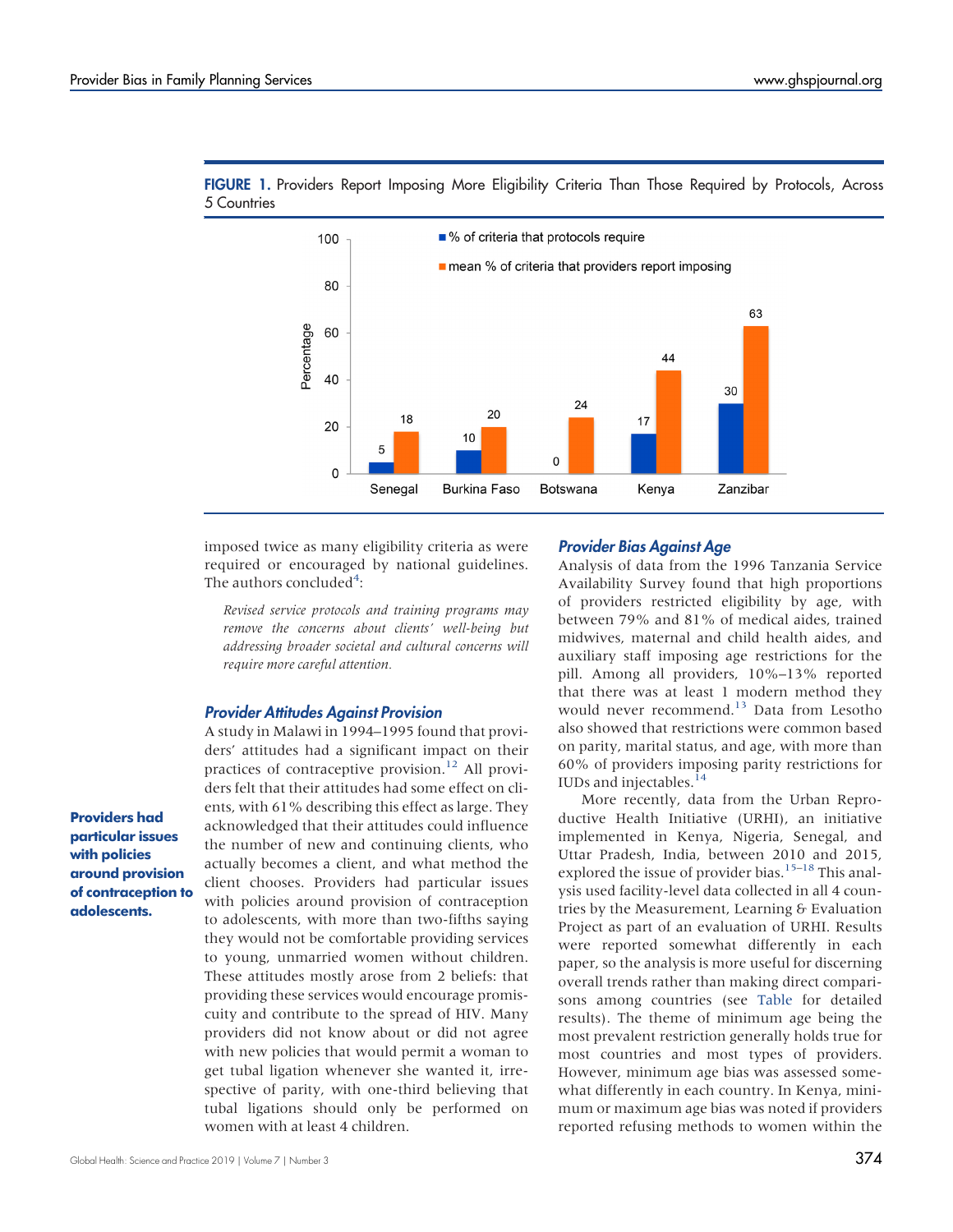| <b>Country (Reference)</b>                              | Sample size                                                                               | Age                                                                                                                                                                                                                                                                                                                                                                                                                                                                                  | Parity                                                                                                                                                                                                                                                                                                                                                                                                                                                                                                                                                                                                             | Marital status                                                                                                                                                                                                                                                                                                                                                                                                                                                                                                                                             |
|---------------------------------------------------------|-------------------------------------------------------------------------------------------|--------------------------------------------------------------------------------------------------------------------------------------------------------------------------------------------------------------------------------------------------------------------------------------------------------------------------------------------------------------------------------------------------------------------------------------------------------------------------------------|--------------------------------------------------------------------------------------------------------------------------------------------------------------------------------------------------------------------------------------------------------------------------------------------------------------------------------------------------------------------------------------------------------------------------------------------------------------------------------------------------------------------------------------------------------------------------------------------------------------------|------------------------------------------------------------------------------------------------------------------------------------------------------------------------------------------------------------------------------------------------------------------------------------------------------------------------------------------------------------------------------------------------------------------------------------------------------------------------------------------------------------------------------------------------------------|
| Uttar Pradesh, India<br>(Calhoun et al. <sup>18</sup> ) | 1,751<br>(406 public, 1,345 private)                                                      | 30% of doctors restricted access to pills<br>based on a minimum age; more than<br>70% restricted access to sterilization<br>and IUD based on a minimum age<br>requirement.<br>More than 70% of nurses and midwives<br>restricted the IUD based on a minimum<br>age.<br>Approximately 50% of doctors said they<br>restrict access to injectables based on a<br>minimum age.                                                                                                           | 90% of providers restricted access<br>to female sterilization and IUD<br>based on the client's parity.<br>65% of these doctors required the<br>client to have 1 child, and 63% of<br>TBAs required 2 children for an<br>IUD.<br>Government of India guidelines<br>require that a client have at least<br>1 child, but 83% of doctors<br>required a client to have at least<br>2 children for female sterilization.<br>Parity restrictions were imposed<br>for pills by 66% of nurses versus<br>only 20% of doctors and 25% of<br>TBAs. Almost 50% of these<br>providers required that a client<br>have 2 children. | Nearly 99% of doctors restricted<br>access to sterilization based on<br>marital status, which may be<br>related to Government of India<br>guidelines requiring women to<br>be ever-married.<br>Doctors less frequently restricted<br>access to pills (48%), condoms<br>(29%), and injectables (68%).<br>About 50% of nurses and mid-<br>wives and only 20% of TBAs<br>restricted a client's access to<br>condoms. Pill restrictions based<br>on marital status were also<br>common, at 77% of nurses,<br>72% of midwives, and 62% of<br>TBA <sub>s</sub> . |
| Kenya<br>(Tumlinson et al. <sup>15</sup> )              | 676<br>(291 public, 385 private)                                                          | 58% imposed minimum age barriers for<br>1 or more methods.<br>Minimum age restrictions were common-<br>ly imposed on clients seeking injectables,<br>with large numbers refusing to offer<br>injectables to women younger than<br>20 years.<br>A significantly higher percentage of<br>providers in private facilities imposed<br>minimum age restrictions across all<br>methods (e.g., 55% of private providers<br>vs. 27% public providers for implants and<br>IUD <sub>s</sub> ). | 41% restricted access to 1 or more<br>methods based on parity.<br>Less than 2% of providers<br>restricted access to condoms or<br>EC, and 60% restricted access to<br>female sterilization based on<br>parity.<br>For female sterilization, 46% of<br>providers (among those that offer<br>sterilization and restrict on parity)<br>required a woman to have at least<br>3 or more children before<br>receiving the method.                                                                                                                                                                                        | 22% of providers will not offer<br>1 or more methods to unmarried<br>women.<br>Very few providers restricted<br>access to pills, EC, or condoms<br>based on marital status.<br>Approximately 10% reported<br>that they would not provide<br>injectables, IUDs, or implants to<br>unmarried women, and 40%<br>would not provide female<br>sterilization.                                                                                                                                                                                                    |
| Nigeria<br>(Schwandt et al. <sup>16</sup> )             | 1,479 health facility<br>providers,<br>415 pharmacists,<br>483 patent medicine<br>vendors | Minimum age restrictions ranged<br>between 70% and 93% across method<br>and provider.<br>Restrictions were relatively lower for<br>condoms, EC, and pills (70%-87%), and<br>highest for injectables and IUDs (84%-<br>$93%$ ).                                                                                                                                                                                                                                                       | Minimum parity restrictions<br>ranged between 3% and 65%<br>across method and provider type.<br>Restrictions were lowest for<br>condoms (3%-6%), followed by<br>EC (12%-20%).<br>Restrictions for injectables were<br>reported by 65% of health facility<br>providers versus 22% of<br>pharmacists.                                                                                                                                                                                                                                                                                                                | Marital status restrictions ranged<br>between 7% and 74% across<br>method and provider type.<br>Restrictions based on marital<br>status were lowest for condoms<br>(7%-10%) and EC (17%-26%),<br>and highest for IUDs (67%) and<br>injectables (45%-73%).                                                                                                                                                                                                                                                                                                  |
| Senegal<br>(Sidze et al. $17$ )                         | 637 (516 from public<br>facilities, 121 from private<br>facilities)                       | Minimum age restrictions were common<br>in the public sector for the pill (57%),<br>injectable (44%), and implant (45%).<br>Restrictions were less common for<br>condoms 25%) and EC (24%).<br>Restrictions were slightly lower for private<br>providers: pill (49%), injectable (41%),<br>implant (38%), condom (20%), and EC<br>$(21\%)$ .<br>On average, providers in both sectors<br>required clients to be at least 18 for most<br>methods.                                     | Not reported                                                                                                                                                                                                                                                                                                                                                                                                                                                                                                                                                                                                       | Between 12% and 14% of public<br>sector providers required that a<br>woman be married to receive the<br>pill, injectable, or implant, and<br>8%-9% had that requirement for<br>condoms and EC.<br>In private health facilities,<br>21%-30% of providers did not<br>offer unmarried women the pill,<br>injectable, implant, or EC;<br>12% did not offer condoms.                                                                                                                                                                                            |

# <span id="page-4-0"></span>TABLE. Selected Data From the Urban Reproductive Health Initiative Surveys: Providers' Self-Reported Restrictions

Abbreviations: EC, emergency contraception; IUD, intrauterine device; TBA, traditional birth attendant.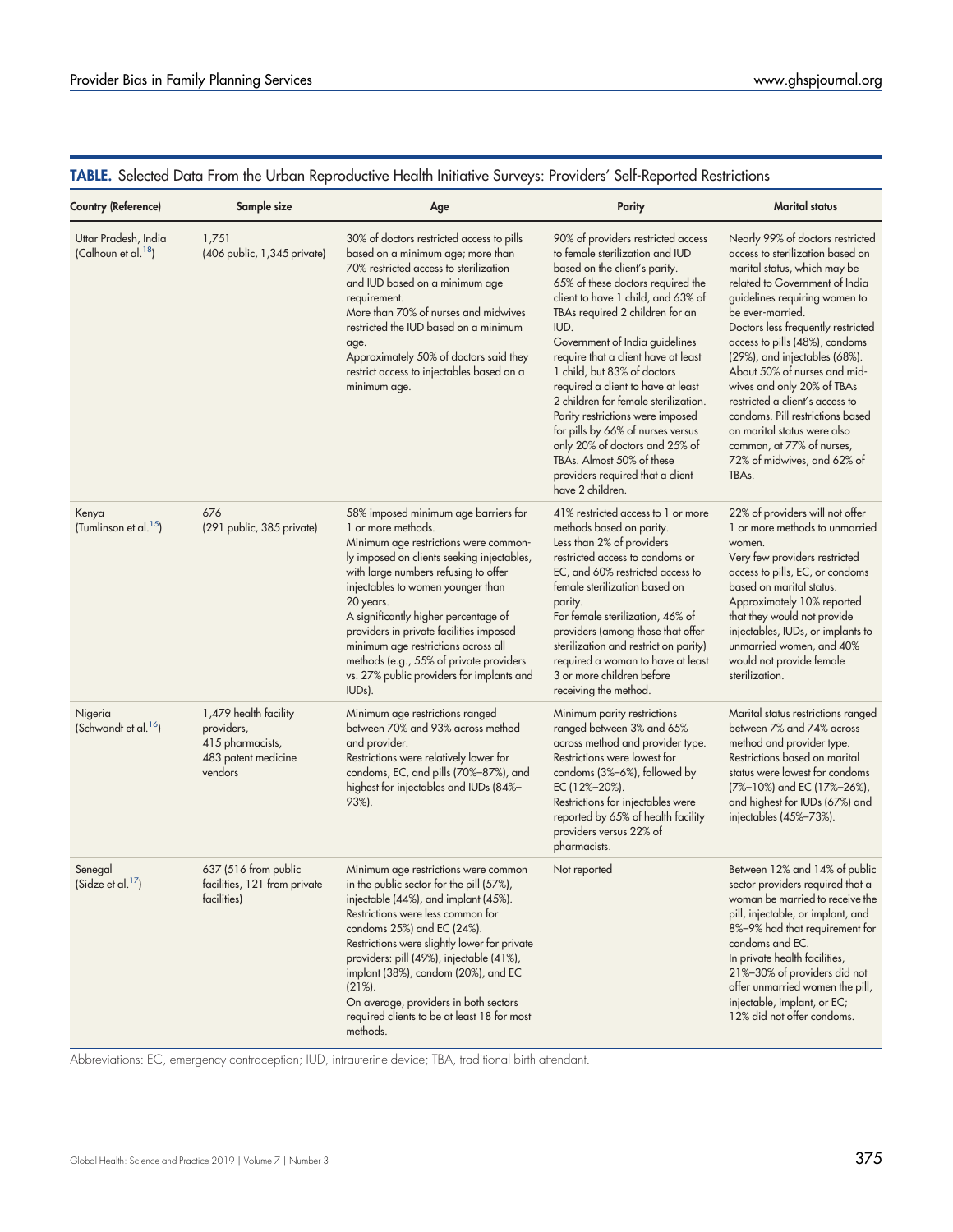Provider bias regarding methods can be related to positive or negative attitudes, inaccurate knowledge, inadequate skills, or other servicerelated factors.

**Increasing** attention is being paid to the issue of bias toward youth, but other populations also experience notable bias.

range allowed by guidelines for all methods (15– 49 years). In Nigeria, minimum age bias was defined as providers indicating the minimum age they would offer a method to a client as 15 years or older. In Uttar Pradesh, a minimum age of 18 was considered as a barrier—this more conservative definition was based on the legal age at marriage in India. In Senegal, providers were asked to report the minimum age a client had to be for them to offer a method; if they did not report a minimum age, they were considered as not restricting by age. Regardless of how it was assessed, however, the majority of providers across countries demonstrated a minimum age bias. For example, in Kenya 58% of providers would impose minimum age requirements for 1 or more methods, and in Nigeria minimum age restrictions were imposed by between 70% and 93% of providers across method and provider type. Restrictions based on parity, marital status, or age were more likely to be imposed for longeracting methods such as the IUD as compared with pills or condoms. Trends were less consistent in terms of public/private differences and differences between cadres.

#### Provider Bias Against Specific Populations

Bias often is directed toward specific populations or types of clients. The reproductive health community is paying increasing attention to the issue of bias toward youth. But other populations also experience notable bias, including women with HIV, women seeking abortion or postabortion care, women with disabilities, and men seeking permanent contraception. Significant literature exists regarding stigma, particularly around HIV and abortion. Such stigma contributes to biased attitudes and behavior by providers toward these populations.

Some studies discuss a population group that is infrequently mentioned in the literature on provider bias—men. In noting this issue, 1 paper defined provider bias  $as<sup>19</sup>$ :

the attitude of a provider who provides services only to individuals who he/she is comfortable with, or who does not feel the need to reach out to a particular group with reproductive health information with the understanding that it may not be beneficial to them.

The authors argue that provider bias against men in sexual and reproductive health in developing countries has attracted attention only as part of wider male involvement issues.<sup>[19](#page-13-8)</sup> One of the major obstacles to expanding male-involvement

programs is provider bias, described as programs being oriented to women<sup>[20](#page-13-9)</sup> and a sizable proportion of providers, whether doctors, midwives, nurses, or community workers, being women themselves and potentially uncomfortable advising and counseling men. Most of the literature around provider bias in family planning has focused on women because most services focus on women as clients, which is a function of the reality but also a possible reflection of a broader bias regarding male involvement.

## Method-Related Bias

Provider bias for or against certain methods can be related to positive or negative attitudes, inaccurate knowledge, inadequate skills, or other servicerelated factors, such as a method's relative ease or difficulty of administration. Attitudes seem to play out in particular as a strong bias for or against long-acting methods. Service-related factors are most often noted as a positive bias toward injectables and a negative bias toward IUDs, owing to the former being easy to administer while the latter requires a pelvic exam. Numerous studies have found bias against hormonal methods, particularly for young or nulliparous women, due to unfounded concerns about their impact on fertility. Below, we discuss some of the biases noted in the literature around specific methods. Although program-related biases may also exist—for example, if a new method is being introduced into a system, a provider might promote it more actively—we focus here on bias stemming from provider attitudes and beliefs.

#### LARCs: IUDs and Implants

A common perception is that provider bias is a key factor in the low use of IUDs in many countries. However, studies show a more complicated picture. A review in Ghana found demand factors and myths in the community were a greater issue and providers actually had a favorable attitude toward the method.<sup>[21](#page-13-10)</sup> A study in Zimbabwe looking at provider attitudes toward IUDs and HIV risk found that high proportions thought the IUD was a good method and it did not increase HIV risk for women, but they were concerned that IUD insertion put the provider at high risk of HIV infection[.22](#page-13-11) Providers in Kenya also had this fear of HIV acquisition, and while they were not concerned about safety or efficacy of the method for clients, they were reluctant to provide it due to it being time-consuming and challenging and their fear of potentially being blamed for any fertility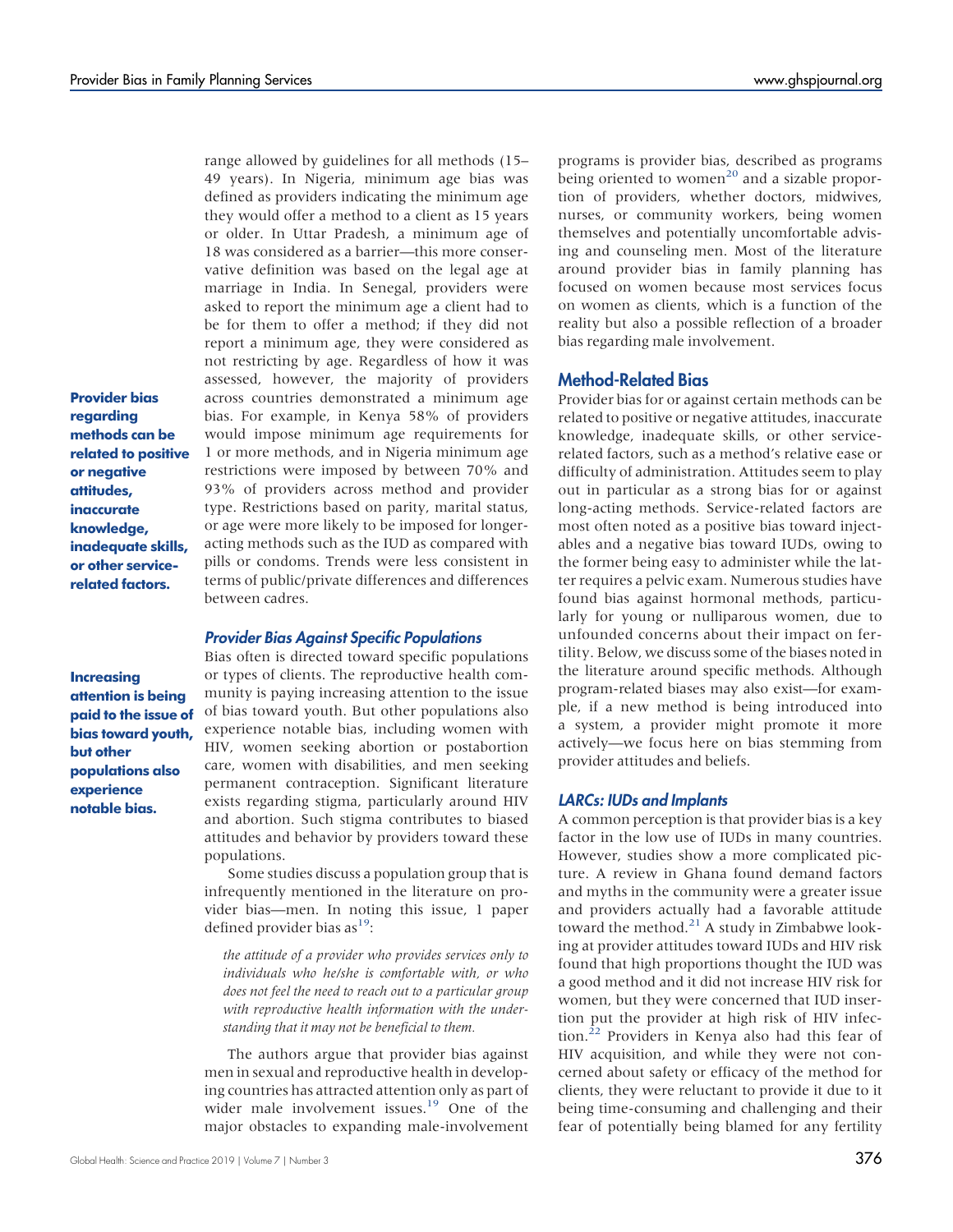problems.[23](#page-13-12) As access to and use of LARCs has increased, some have expressed concern of bias toward overpromotion of these methods. This concern was present, for example, in a U.S. study of users' attitudes toward or experiences with provider influence and bias regarding LARCs. These qualitative data revealed that many participants believed that providers recommend LARCs disproportionately to socially marginalized women, providing another example that shows the interaction between method and client-related bias.<sup>24</sup>

#### Emergency Contraception

Despite extensive evidence of its safety, emergency contraception is often perceived as unsafe or inappropriate. Some of the bias around it overlaps strongly with the bias around provision to youth, for example, believing that it leads to promiscuity. A 2015 review of improving access to emergency contraception through workforce interventions found widespread misconceptions among providers, including the belief that it was an abortifacient or that access to it would increase sexual activity among adolescents.<sup>25</sup> Using survey data in Kenya and Ethiopia to explore bias around emergency contraception, Judge et al.<sup>[26](#page-13-15)</sup> found that counseling on and provision of emergency contraception was positively associated with providers' greater level of knowledge of the method, indicating that increasing provider knowledge can potentially contribute to offsetting some of the bias and improving access.

#### **Vasectomy**

Shelton and Jacobstein reported that $27$ :

providers themselves often have poor knowledge about vasectomy or bias against it, and so they fail to discuss it or provide accurate information to clients.

Notably, the issue of bias regarding vasectomy does not arise frequently in the provider bias literature, likely in part due to the bias toward the method, its limited use in many programs, and the focus in bias literature around youth populations.

#### What Are the Underlying Causes of Bias?

Many of the previously mentioned studies describe the existence of bias, but most do not go into detail about the causes. Bias can be caused by lack of accurate knowledge about the method itself or the latest normative guidance about it. Bias may also be influenced by social and cultural norms and/or affected by health systems issues including organizational culture and norms.

Without a clear understanding of the causes, the risk of pursuing less effective interventions to reduce provider bias is present. For example, situational or systems factors can lead to the outcome of limiting choice, but the interventions to address these factors differ from those that could effectively address provider bias fueled by attitudes and social norms.

The 1994–1995 study in Malawi explored providers' attitudes and beliefs in some detail, finding reservations regarding provision of family planning to youth, described earlier, as well as some general misgivings about contraceptives. Twothirds of providers agreed with the statement "every method could be dangerous to someone" and 41% believed that contraceptive methods **Some of the bias** could have serious side effects.<sup>[12](#page-13-1)</sup> The authors identified 4 prime issues underlying the negative attitudes of a large number of providers, which resulted in limiting choice to clients: (1) suspecting that access to family planning is not beneficial for everyone of reproductive age; (2) harboring a deep-seated distrust of contraceptives; (3) finding the job of supplying people with contraceptives to be tiresome, unrewarding, and even disgusting; and (4) thinking that the client should not make or is not capable of making decisions about terminating childbearing on her own.

A study in Ghana used situation analysis data as a starting point to identify facilities where providers indicated high levels of imposing barriers based on parity, age, marital status, spousal consent, and other reasons.[28](#page-13-17) Interviewers then visited this purposive sample to probe more deeply about the reasons for these restrictions. Concerns about client safety and morals were the most often cited rationales for restricting services according to age and parity. Many providers were especially concerned that contraceptives might cause future fertility problems, and they used minimum age or parity requirements to ensure that only women of proven fertility could obtain contraceptives. Some providers believed in particular that injectable contraceptives cause permanent infertility.<sup>[28](#page-13-17)</sup> The authors concluded the following:

While protecting clients' health is an admirable goal, providers who lack technical knowledge of contraception may exaggerate the dangers of various methods. In seeking to impose their personal morals on clients, providers violate basic client rights.

Several other studies echoed the themes from **organizational** Ghana and Malawi. For example, providers in Nigeria explained that one of the main reasons norms.

around emergency contraception overlaps strongly with the bias around provision to youth.

Bias may be influenced by social and cultural norms as well as culture and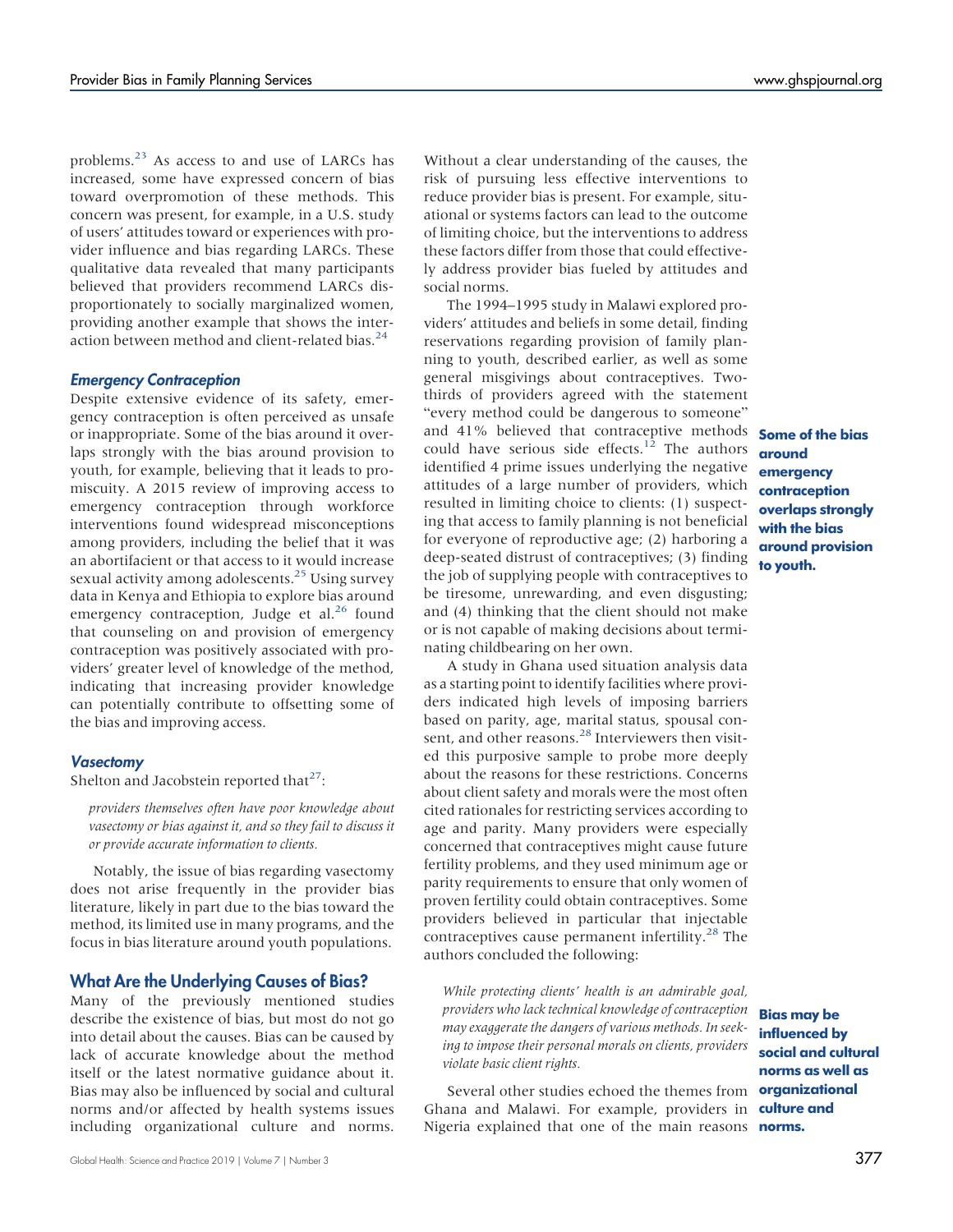for an emphasis on promoting condoms among unmarried clients was due to concern about hormonal methods causing delays in pregnancy or leading to infertility. Some of this bias was also due to providers' lack of up-to-date technical knowledge, or in the case of some private-sector providers, what methods they actually provide since recommending a method they do not pro-vide would cause a loss of business.<sup>[8](#page-12-7)</sup> In Lesotho, focus group discussions with clients highlighted the following frequently heard concern from providers about contraception causing infertility, as described by a married urban woman in her  $30s^{14}$ :

At the clinic that I go to, the nurse tells young girls that she ... does not want to be blamed if they became infertile .... She makes no compromise with the injectable; she bluntly refuses.

Like all individuals in a society, providers are influenced by the social norms around them, which can lead to various biases. Sometimes, the norms are against family planning or limiting family size. A study using simulated clients in Nepal found this negative perception of limiting family size among providers, with a particular bias against poor, low-caste clients and pressure to have large families and sons<sup>29</sup>:

Provider bias can also be exacerbated by the hierarchical medical model.

[You] must wait for a son, even if you bear 7 or 8 daughters. You must satisfy your husband by making him the father of a son. Go on having babies until you produce a son.

In Senegal, provider-imposed restrictions are most likely a reflection of the country's long history of restrictive family planning practices and a generally socially conservative environment.<sup>[17](#page-13-7)</sup>

Social norms can influence a provider directly in terms of their own beliefs and also through concern about community reactions. A study of private providers in South-West Nigeria found that many providers wanted to make sure that married clients had permission from their husbands so as to avoid situations that might be harmful to their business<sup>[8](#page-12-7)</sup>:

[Community health workers] and providers at pharmacies and [patent and proprietary medicine vendors] were particularly likely to mention husband permission in the context of avoiding potential encounters with men upset that their wife was practicing contraception, along with a related desire to avoid creating intrafamilial conflict.

A literature review around provider bias and adolescents described how social norms play a "formidable role" in provider bias that limits choice for adolescents. This review found that<sup>[9](#page-12-8)</sup>:

the most pervasive social norm was the significance of sexual abstinence before marriage. This had iterative expressions and manifestations for both clients and providers. We see this value play out in individual provider negative attitudes, and influence the degree to which clients experience discrimination based on age, marital status, and parity.

Research in Senegal also noted the influence of the strong social norms against premarital sexual-ity for young women.<sup>17</sup> Tavrow<sup>[30](#page-13-19)</sup> presented a useful conceptual framework of providers' influence on client utilization of sexual and reproductive health services [\(Figure 2\)](#page-8-0), which includes the larger context of external influences, such as social norms and structural factors.

Provider bias can also be exacerbated by the hierarchical medical model. As Shelton et al. explained, $3$ 

the belief that "we know better" appears in provider bias, eligibility criteria, process hurdles and regulatory constraints.

This attitude can limit full respect for the client and her wishes. Findings in Uttar Pradesh showed that provider-imposed restrictions stemmed from the fact that  $18$ :

providers, at times, make judgments about their clients' education, [family planning] needs and ability to understand [family planning] options thereby imposing unnecessary barriers to [family planning] methods.

A 2003 review of client-provider interactions focused on the idea of client-centered care and involving the client in decisions. $31$  The authors emphasized a client's right in making decisions, suggesting that training, along with good supervision and coaching, can make providers aware of their biases—for example, in favor of a particular method or against switching methods that threaten clients' right to make their own decisions.

Quantitative data in Uttar Pradesh were complemented with qualitative data from in-depth interviews with 21 providers, which shed additional light on provider bias and the impact of social norms.<sup>[18](#page-13-5)</sup> While providers spoke about "putting choice and decision making in the hands of clients," one of the findings from the qualitative interviews was that some providers acknowledged that they perceived many of their female clients as lacking decision making power. This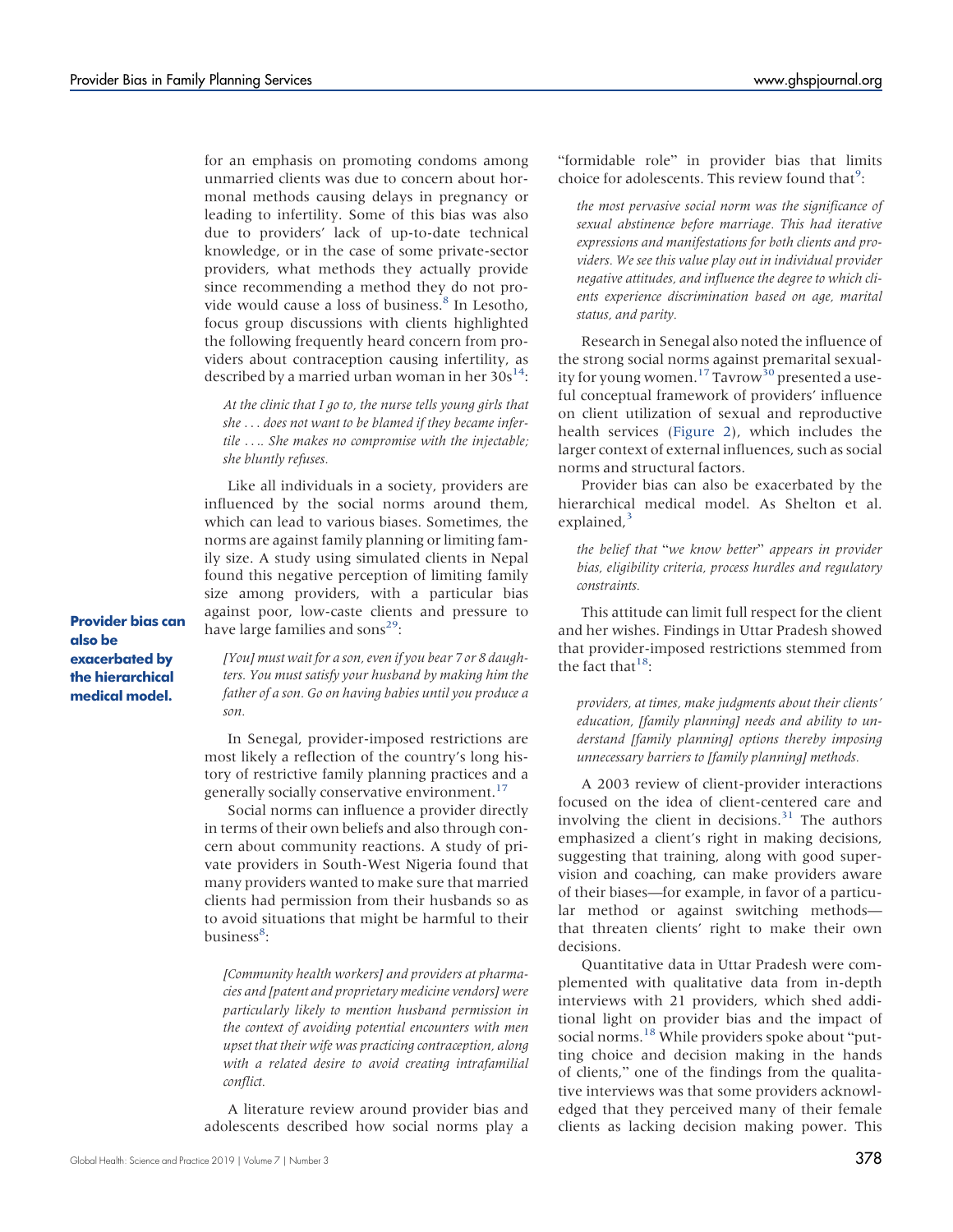

<span id="page-8-0"></span>FIGURE 2. Conceptual Framework of Providers' Influence on Client Utilization of SRH Services

perception led the providers to infer that women do not need to be offered information about their family planning options. One health worker explained $18$ :

It's like women have no say in the matter. Mostly they do what their husbands wish to do. Hence women feel that before doing anything they must take their opinion first. Whatever the men desire, happens.

Of course, bias is not unique to health providers. A qualitative study of 50 young adult women in the United States explored users' attitudes toward and experiences with provider influence and bias around LARCs. Respondents noted the larger influences—including institutional cultures—that shape providers' contraceptive recommendations. Importantly, rather than singling out providers for being uniquely biased, several women argued that everyone in American society is affected by racial and social class biases.<sup>[24](#page-13-13)</sup>

## What Is the Impact of Provider Bias?

A good deal of evidence indicates that providers impose restrictions that unnecessarily limit a client's choice. The discussion of impact in the literature, however, has mostly involved anecdotes and assumptions rather than extensive evidence, in part due to the difficulty in measurement.

Measuring either bias or choice is a complicated endeavor, and showing a clear causal link between them is even more challenging. It is reasonable to assume that the self-reported and observed biases of providers have led to reduced access for women to a broad choice of methods. As a consequence, no methods may be available, particularly to youth, or a bias may exist toward or against certain methods. In some cases, this situation can mean use of less effective methods if a provider opts to promote only abstinence or possibly condoms to young women, which could in turn lead to higher risk of unintended pregnancy.

The 2017 literature review of provider bias in contraceptive provision to youth found that more than half of the publications they reviewed left outcomes of provider bias "up to reader interpretation or speculation." [9](#page-12-8) The authors explained this lack of documentation of outcomes as being linked to methodological challenges as well as common assumptions of consequences. They also raised the issue of defining and measuring both bias and outcomes along a spectrum<sup>[9](#page-12-8)</sup>:

Notably, bias exists along a spectrum, from condescending or parental attitudes to inappropriate direction or denial of services to outright hostility and even violence, though outcomes of bias are seldom ranked in terms of type or severity.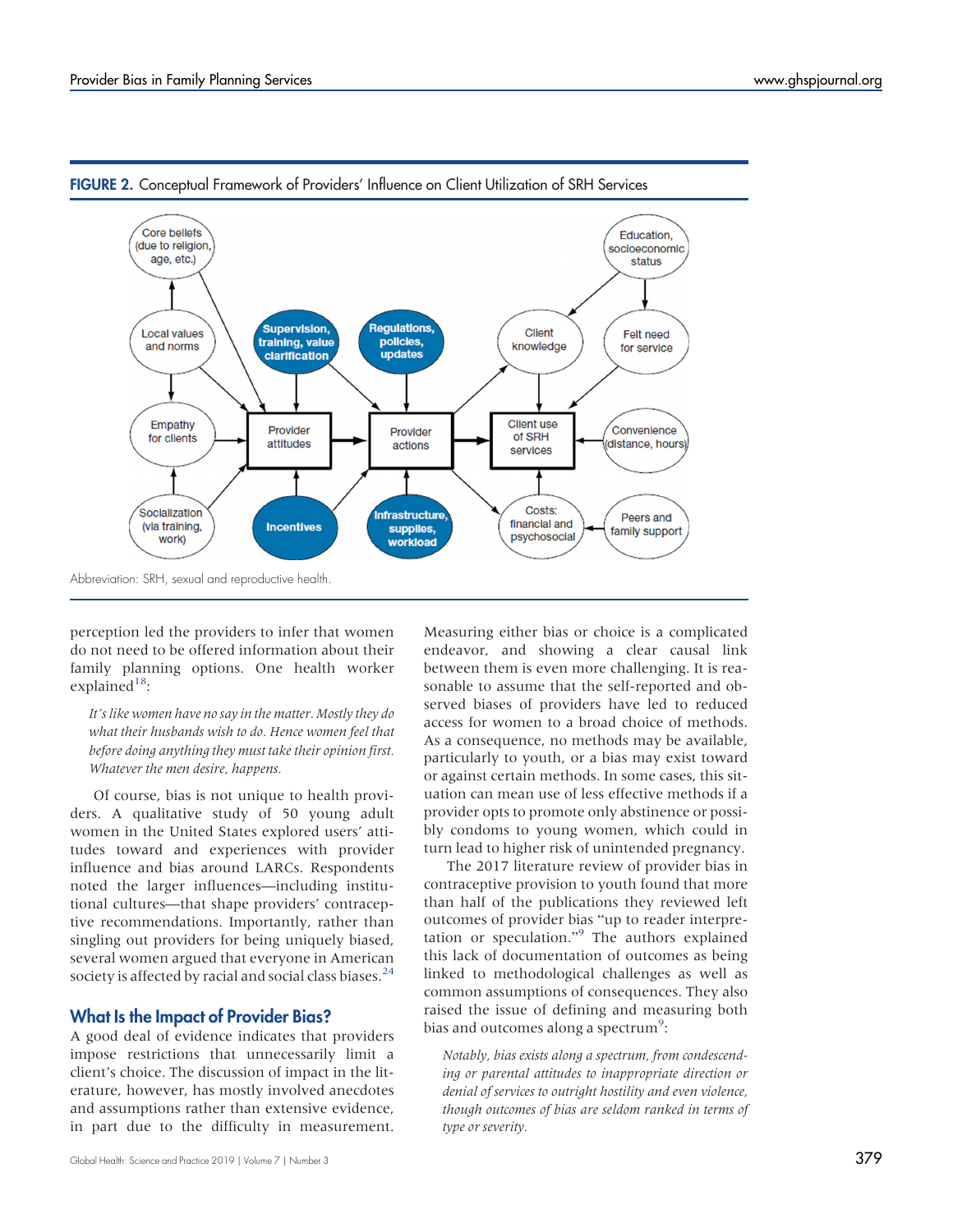Ultimately, we want to understand how bias affects choice, but it is challenging to measure.

Simply providing evidence about contraceptives and their safety is typically inadequate to reduce provider bias.

Ultimately, we want to understand how bias affects choice, but it too is challenging to measure. The fundamental importance of method choice has been validated by having "choice of methods" be 1 of the 6 elements of the seminal Bruce-Jain model of quality of care.<sup>[32](#page-13-21)</sup> Bertrand et al.<sup>[6](#page-12-5)</sup> explained that various questions have been used to capture the concept of choice in surveys, such as "Did you receive the method you wished on the day of service?"; however, no standard question is used across existing data sources. The Demographic and Health Surveys (DHS) include a question asking current users of contraception whether they were informed about other methods that could be used for contraception. Using the DHS stat compiler, results from 150 different surveys range from as low as 19.3% in Armenia in 2000 to a high of 90.5% in Burkina Faso in 2010, with an average of 67.2%. However, this measure is simply a crude indicator of choice. Truly measuring choice is complicated by the numerous structural factors that play a role, such as commodity supply or availability of trained providers.

At the macro level, researchers have explored method mix skew as a measure of availability of a range of methods and possibly being indicative of provider bias among other factors. An ideal method mix does not exist, but there may be reason for concern when 1 or 2 methods predominate in a given country. An analysis of method mix in 96 and 109 countries was conducted in 2006 and 2014, respectively, with the authors defining a method mix as being skewed when 50% or more of contraceptive users rely on a single method.<sup>33,[34](#page-13-23)</sup> Over this period, the proportion of countries with a skewed method mix decreased slightly, from 35% to 30%. The authors concluded<sup>34</sup>:

Method mix skew is not a definitive indicator of lack of contraceptive choice or provider bias; it may instead reflect cultural preferences. In countries with a skewed method mix, investigation is warranted to identify the cause.

Method mix skew can be considered a red flag warranting further exploration to see whether skew is due to lack of availability of methods, provider bias, societal preferences, or other reasons. The advantages of using skewed method mix as a red flag are that it is readily available from standardized data sets and easy to calculate.

## What Are Approaches for Addressing Provider Bias?

After noting the role of provider bias, publications often concluded that training is needed along with

dissemination of updated standards and guide-lines. When Shelton et al.<sup>[3](#page-12-2)</sup> first wrote about medical barriers in 1992, they recommended that international experts develop guidelines on family planning practices including eligibility criteria. Just a few years later in 1996, WHO published the Medical Eligibility Criteria for Contraceptive Use (MEC) to serve as guidance for national guidelines. A fifth updated edition was released in  $2015$ ,  $35$  and an estimated 50 national programs have adopted the MEC guidance.<sup>36</sup> Several studies, including those in Tanzania,<sup>[13](#page-13-2)</sup> Uttar Pradesh,<sup>[18](#page-13-5)</sup> and Ghana, $2^7$  concluded with the hope that revised guidelines and standards paired with training that emphasizes compliance with them would help reduce barriers. Some studies have shown an impact when guidelines are properly distributed and complemented with training and supportive supervision[.37](#page-13-26) However, as shown earlier, providers have regularly imposed barriers far beyond what is required in national guidelines. In addition to highlighting issues around bias, this situation raises questions about how WHO guidance and national guidelines are disseminated and how adherence to guidelines is implemented, monitored, and ensured.

Simply providing evidence about contraceptives and their safety is typically inadequate to reduce provider bias. For example, a study in Jordan found limited impact of an evidence-based medicine program on private providers' knowledge, attitudes, and practices regarding depot medroxyprogesterone acetate.[38](#page-13-27) The authors concluded that evidence-based medicine may not be effective as a stand-alone program targeting a family planning method with a high level of provider and consumer bias. The Kenya URHI data showed that in-service training appeared to reduce providerimposed barriers related to parity, marital status, and third-party consent, $15$  while the data from Tanzania found that provider-determined eligibility barriers appear unrelated to whether a provider received recent in-service training.<sup>13</sup> Results from the study in urban Nigeria showed the mixed and limited impact of training: while training seemed to reduce marital status bias among health facility workers, it did not help with minimum age bias or with bias among pharmacists and patent medicine vendors. The authors noted that given all the different training programs in Nigeria, knowing why this was the case was challenging, but

It is possible that the trainings focused more on the proper techniques for administering contraceptives, the limits of what each provider is legally able to do, and the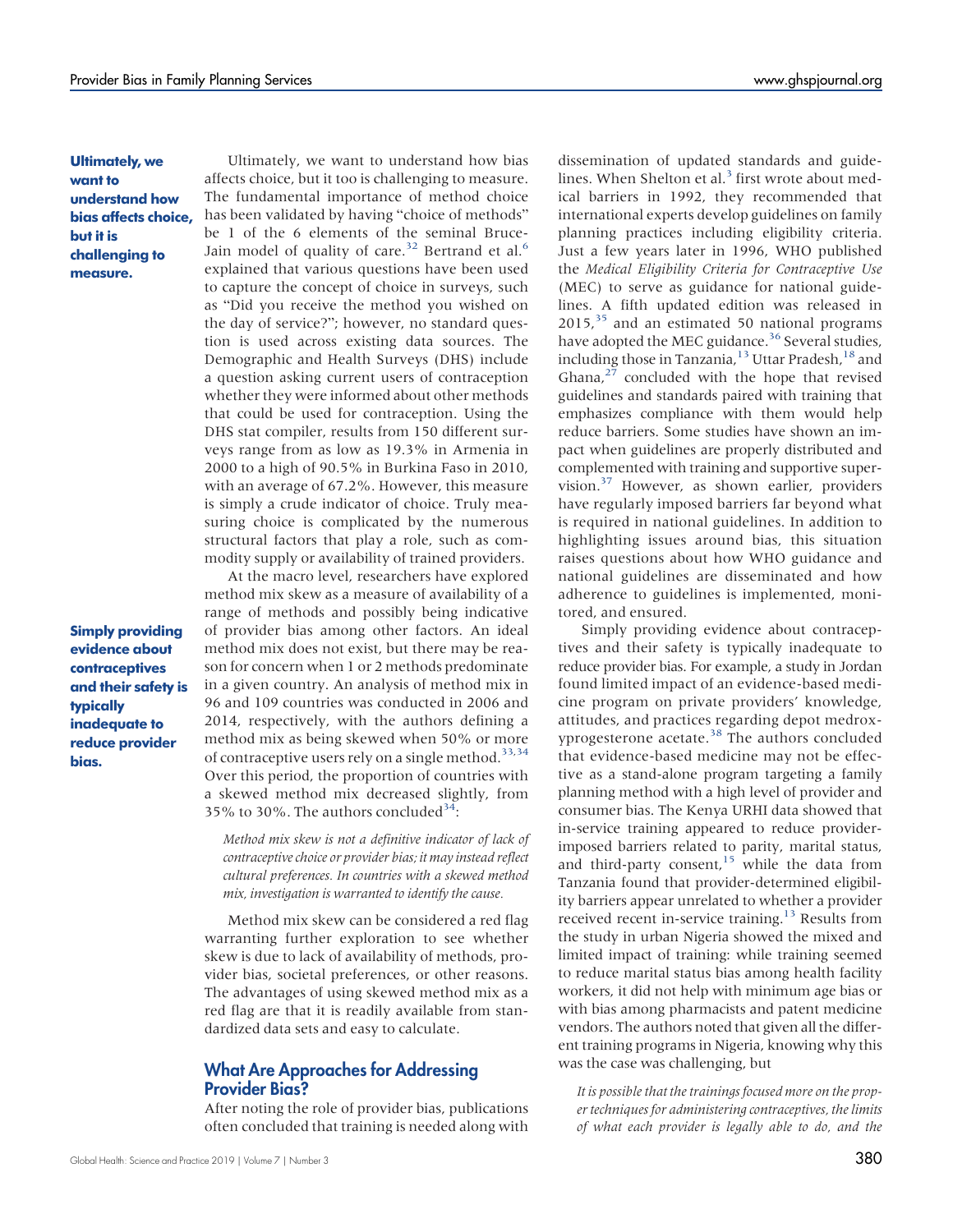medical eligibility criteria—as opposed to socially imposed medical barriers.[16](#page-13-6)

A study in India looked at the impact of giving a balanced presentation of all available contraceptive methods to ensure informed contraceptive choice. With a sample of 8,077 clients, the study concluded that this approach could help to override a provider's bias by encouraging clients to make informed choice. For example, while providers saw Norplant as the first choice for 35% of the women, only 5% of women preferred and accepted Norplant, showing that providers did not always impose their bias.<sup>39</sup>

Carlough and Jacobstein<sup>40</sup> wrote about 5 ways to address provider bias in family planning and captured some important themes: (1) provide regular evidence-based accurate information; (2) identify and use early adopters; (3) promote doing good, not just avoiding harm; (4) promote justice for all clients; and (5) support rather than blame health workers. They first describe the challenge of provider bias:

Health workers do not walk into their client interactions as blank slates. They bring with them their personalities, cultural and socioeconomic backgrounds, understandings of "how the world works," and biases. These biases may be against a particular method, a client characteristic or situation, or both, and they may not be immediately evident to the providers themselves.

#### Do Not Blame Providers

Although not always the case, the literature on provider bias often contains a judgmental tone toward providers regarding their biases. Addressing bias should employ a supportive approach to change and not assign blame. This approach includes acknowledging the reality of often challenging working conditions. As Carlough and Jacobstein $40$ explained,

Workers do not provide evidence-based, respectful family planning services in a vacuum ... Health workers especially those working in difficult conditions—need and deserve our support, particularly when asked to take on even more.

The 1992 piece on medical barriers ended with the idea that a discussion of medical barriers is not an attack on providers, and it acknowledges that "most providers are doing what they think is best for their clients." [3](#page-12-2) An important step in addressing bias is explicitly acknowledging that all people have beliefs and attitudes that can be considered biases and we must all work to ensure that these biases do not lead to behavior that has a negative impact on others.

## Learn From Early Adopters/Positive Deviants

Some providers can serve as mentors or role models to influence their colleagues. For example, a health facility may at first use 1 or 2 "dedicated providers" to offer clients a new method like an IUD. These providers can then mentor their col-leagues to provide the same method or service.<sup>[40](#page-13-29)</sup> Dedicated providers for LARCs successfully expanded method choice in Zambia.<sup>[41](#page-13-30)</sup> Research in Cote d'Ivoire identified providers—so-called positive deviants—who had a "love for the trade," which led to greater empathy and offering a full range of methods. While this attitude cannot necessarily be taught, such providers act as role models during training by sharing their experiences to encourage other providers.

## Use More Comprehensive Social and Behavior Change Approaches

Over time, the response to addressing provider bias has gotten more sophisticated and comprehensive in recognizing the complicated nature of changing attitudes and behaviors that are often deeply rooted in social and cultural norms. For example, practices such as values clarification **sophisticated and** have been recognized as important parts of train- **comprehensive.** ing. Several newer projects are tackling this issue, and lessons from this work can provide important guidance as the field aims to address this longstanding barrier more holistically.

- The Nigeria Urban Reproductive Health Initiative 2 (NURHI 2) is using the principle of human-centered design to address health provider bias, framing the issue as a design challenge of how to encourage providers to offer all clients the full range of methods regardless of a client's age, marital status, parity, partner consent, or socioeconomic status. Providers have received intensive training that asks them to put themselves in the shoes of clients who want to prevent pregnancy and to help them understand that regardless of their personal beliefs, their job is to help these clients obtain modern contraception. Visits to NURHI clinics have increased significantly between years 1 and 2 of the project, possibly due at least in part to this work. $4$
- Breakthrough ACTION and Breakthrough **RESEARCH** are 2 projects funded by the United States Agency for International Development

Over time, the response to addressing provider bias has gotten more

Addressing bias should employ a supportive approach to change and not assign blame.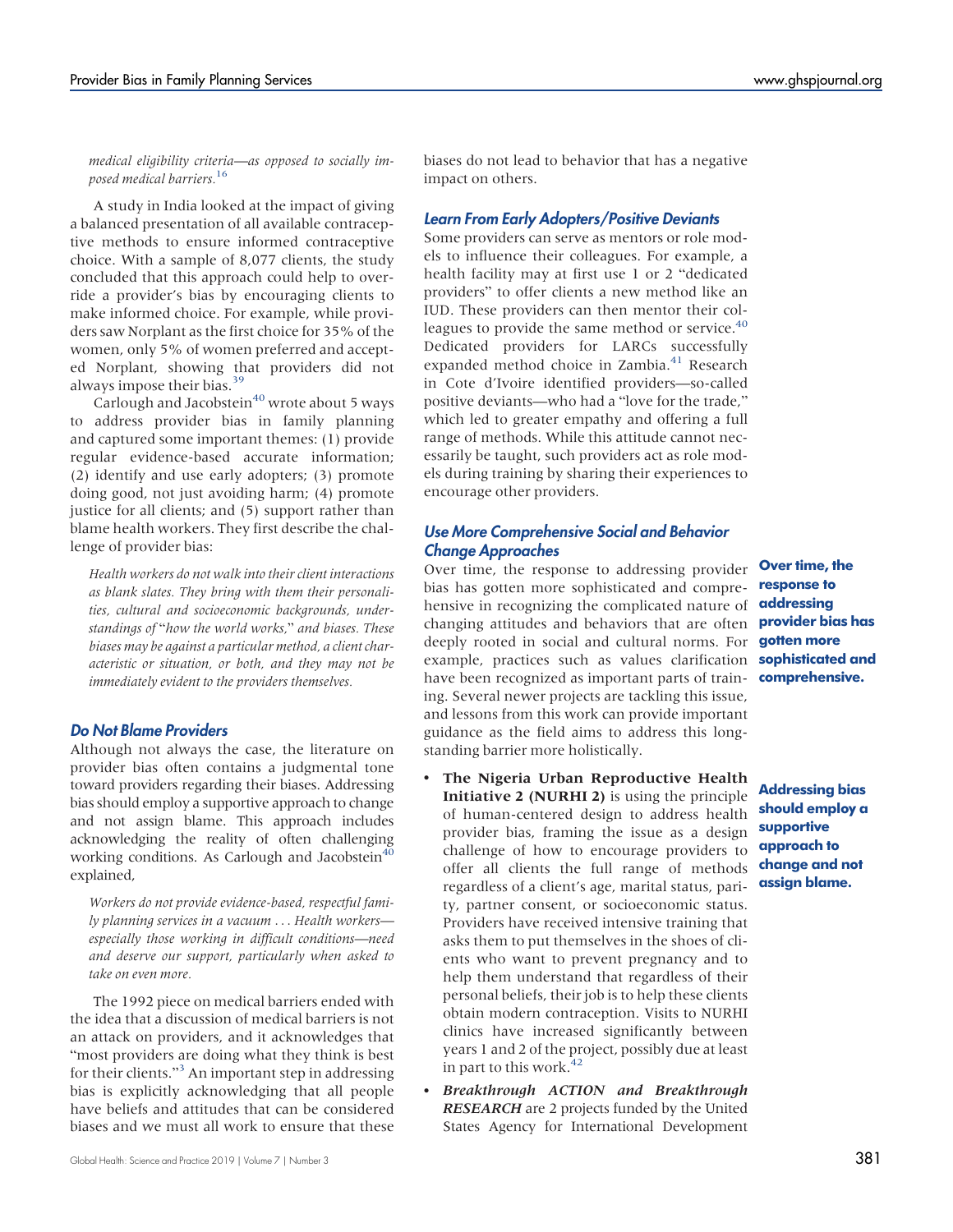that focus on evidence-based behavior change. Breakthrough ACTION uses a range of behavioral science approaches such as market insights, human-centered design, and behavioral economics to improve programs. For example, the project is testing interventions in Malawi to address the problem of providers not counseling clients on appropriate contraceptive options. One hypothesis is that providers rationalize incomplete counseling due to outcome bias; that is, so many women use the injectable that providers assume that must be what women want, rather than recognizing underlying structural issues that lead to that outcome. Breakthrough RESEARCH identified provider behavior change as 1 of the 2 key programmatic themes for the project's research and learning agenda. The project is developing priority research questions through a consultative process, with the following definition for provider behavior change programming<sup>[43](#page-13-32)</sup>:

The growing emphasis on a human rights framework in reproductive health programs enhances focus on addressing provider bias.

Interventions that seek to positively influence provider behaviors to improve quality of services, improve client experiences, and increase demand for services, to increase adoption or maintenance of desired behaviors among clients and impact health outcomes.

Beyond Bias is funded by the Bill & Melinda Gates Foundation and is working in Burkina Faso, Pakistan, and Tanzania to address the different types of provider biases and behaviors that translate into barriers for youth access to contraceptive services. The Beyond Bias project developed a Bias Driver Tree that identified 3 categories of bias drivers, with multiple subcategories for each: biographic (attitude, abilities, experience, knowledge), situational (professional, social), and societal (beliefs/ norms, law/policy).<sup>[9](#page-12-8)</sup>

## Be Clearer and More Proactive About **Nondiscrimination**

Findings in Senegal draw attention to the idea of not only having guidelines without restrictions, but also having more proactive and clear messages about the need to not restrict access based on one's own beliefs. Although current norms and protocols in Senegal do not include restrictions against youth access to family planning services, they also do not include a clear statement that young people should have unrestricted access; therefore:

In the absence of a clear message, providers in Senegal can define their restriction criteria based on their own opinions and values regarding sexuality and contraception.<sup>[17](#page-13-7)</sup>

An example of clear guidance is the Global consensus statement for expanding contraceptive choice for adolescents and youth to include long-acting reversible contraception, which was developed in 2016 and has been endorsed by 53 organizations.<sup>[44](#page-13-33)</sup> The statement cites WHO's 2015 MEC: "Age alone does not constitute a medical reason for denying any method to adolescents."<sup>[35](#page-13-24)</sup> This statement has been used as a policy advocacy tool, but it could also be used directly with providers to create proactive messages through training and other means.

# **CONCLUSIONS**

The growing emphasis on a human rights framework in reproductive health programs makes this an opportune moment to focus on addressing provider bias to ensure the right of nondiscrimination for all clients. Ample evidence demonstrates the presence of bias, which is widely recognized as an important barrier. However, there is still a lack of an agreed-upon, clear framework for the issue that would facilitate effectively minimizing the impact of bias on access and choice. Newer approaches to address bias that have moved beyond traditional training and guidelines development to more fundamental behavior change efforts show promise, and learning from their lessons will be important. A major question will be how to scale up these approaches. Success has often come from<sup>[9](#page-12-8)</sup>:

a multi-faceted "kitchen sink" approach that employs as many intervention tools as available, an unscalable approach that has neither sufficiently addressed the underlying drivers of providers' biases towards youth nor led to interventions that can be systematically deployed at scale.

Some important steps moving forward are described below.

Develop a Clear Definition of Provider Bias. The field needs an agreed-upon definition, one that separates attitudes and behaviors and focuses on providing choice without discrimination. We have synthesized the common themes from the literature into a proposed working definition as a starting point:

Provider bias refers to attitudes and subsequent behaviors by providers that unnecessarily restrict client access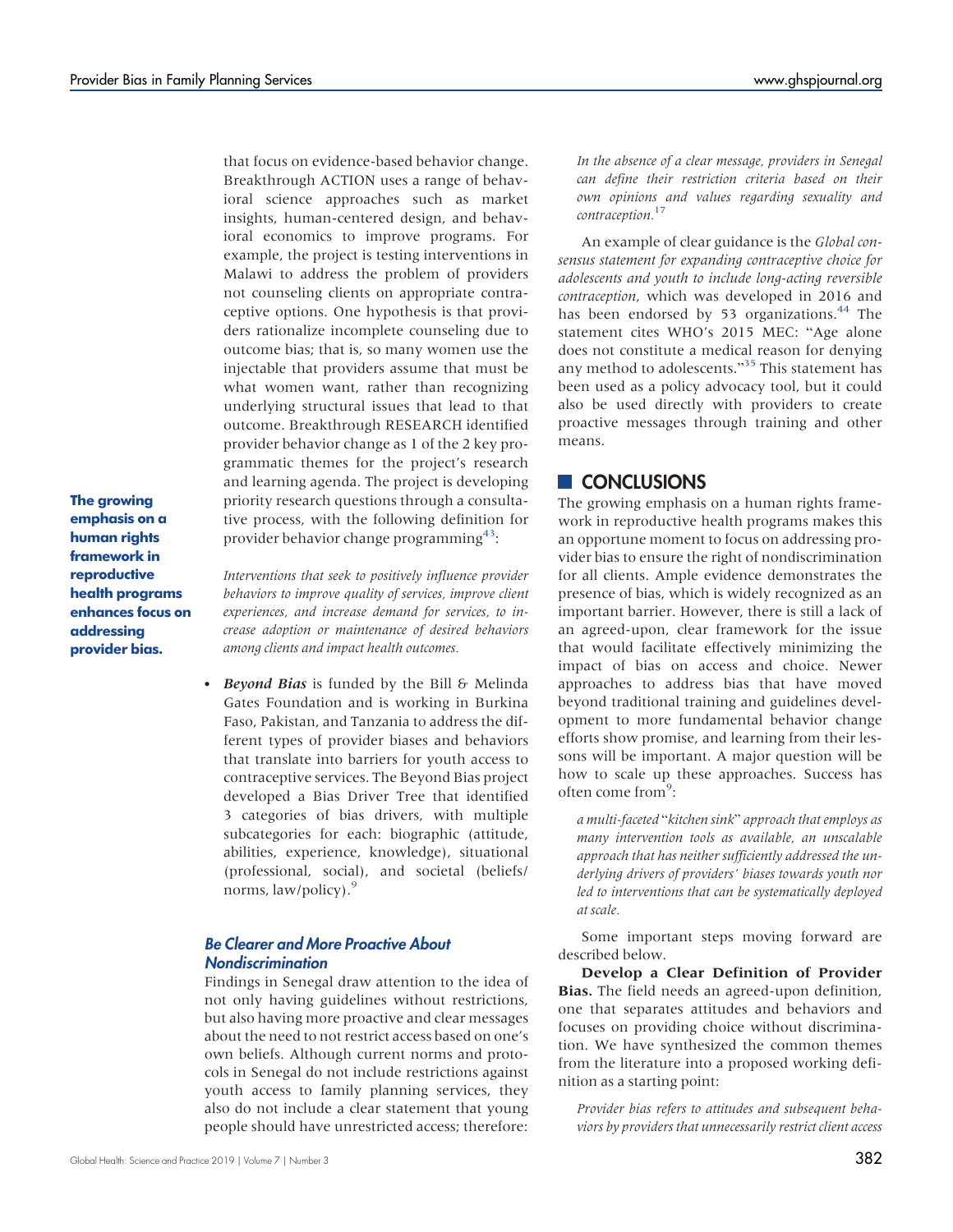and choice, often related to either client and/or contraceptive method characteristics.

It would be useful for a group like WHO to convene experts to reach consensus on a definition for the field to facilitate standard measurement and effective interventions.

Explore Ways to Present Method Options With Minimal Bias. Since most people—including providers—have personal biases about methods, it would be helpful to identify and promote ways to present options with minimal bias, while always ensuring that counseling begins with questions about a client's reproductive intentions and needs and ensures that a client's choice is respected. Guidance from the American Academy of Pediatrics in their 2014 policy statement on contraception for adolescents states that

pediatricians should counsel about and ensure access to a broad range of contraceptive services for their adolescent patients. This includes educating patients about all contraceptive methods that are safe and appropriate for them and describing the most effective methods first. $45$ 

Similarly, others have suggested discussing methods in order of effectiveness, according to the WHO tiered effectiveness model, given that there are often misunderstandings by clients about a method's actual effectiveness. This approach can help ensure true informed choice and avoid the consequences of "misinformed choice."<sup>[46](#page-14-1)</sup> This is only one possible approach, however, and there is currently not consensus on it.

Monitor Bias. Programs can explicitly monitor whether they are addressing provider bias. For example, a WHO document on monitoring human rights in contraceptive services and programs includes the following recommendation:

Determine whether health workers have been trained in ... how to ensure that users, including adolescents, can make an informed choice, including choosing to accept or not to accept a contraceptive method, without imposing their own views or using coercion (i.e. provider  $bias)$ .<sup>[47](#page-14-2)</sup>

Complement Provider-Based Contraceptive Provision With Direct-To-Consumer Efforts. While the field continues to support improvements in client-provider interactions, exploring ways to effectively get evidence-based information directly to potential clients will also be useful. This becomes particularly important with growing efforts around direct-to-consumer marketing and self-care, acknowledging that counseling is not the only way to support informed decision making.

It is critical for the family planning community to more effectively address the barrier of provider bias. Just as we ask providers not to judge a client or a contraceptive method based on their personal biases, we should not judge providers. We must work together to truly achieve the right to choice for all women and men.

Acknowledgments: We would like to thank colleagues who gave us helpful feedback on early drafts of the paper, including: James Kiarie and Nandita Thatte at WHO; Shawn Malarcher, Joan Kraft and Hope Hempstone at USAID; and John Stanback at FHI 360.

**Funding:** This publication was supported by funds from USAID and WHO Department of Reproductive Health and Research, and UNDP/UNFPA/ UNICEF/WHO/World Bank Special Programme of Research, Development and Research Training in Human Reproduction (HRP).

Disclaimer: The findings and conclusions in this article are those of the authors and do not necessarily reflect the views of the World Health Organization.

Competing Interest: None declared.

## **REFERENCES**

- <span id="page-12-0"></span>1. Guttmacher Institute. Adding It Up: Investing in Contraception and Maternal and Newborn Health, 2017. New York: Guttmacher Institute; 2017. [https://www.guttmacher.org/sites/default/files/](https://www.guttmacher.org/sites/default/files/factsheet/adding-it-up-contraception-mnh-2017.pdf) [factsheet/adding-it-up-contraception-mnh-2017.pdf.](https://www.guttmacher.org/sites/default/files/factsheet/adding-it-up-contraception-mnh-2017.pdf) Accessed July 8, 2019.
- <span id="page-12-1"></span>2. World Health Organization (WHO). Ensuring Human Rights in the Provision of Contraceptive Information and Services: Guidance and Recommendations. Geneva: WHO; 2014. [https://apps.who.int/](https://apps.who.int/iris/bitstream/handle/10665/102539/9789241506748_eng.pdf) [iris/bitstream/handle/10665/102539/9789241506748\\_eng.](https://apps.who.int/iris/bitstream/handle/10665/102539/9789241506748_eng.pdf) [pdf](https://apps.who.int/iris/bitstream/handle/10665/102539/9789241506748_eng.pdf). Accessed July 8, 2019.
- <span id="page-12-2"></span>3. Shelton JD, Jacobstein RA, Angle MA. Medical barriers to access to family planning. Lancet. 1992;340(8831):1334–1335. [CrossRef](https://doi.org/10.1016/0140-6736(92)92505-A). **[Medline](http://www.ncbi.nlm.nih.gov/pubmed/1360046)**
- <span id="page-12-3"></span>4. Miller K, Miller R, Askew I, Horn M, Ndhlovu L. Clinic-Based Family Planning and Reproductive Health Services in Africa: Findings from Situation Analysis Studies. New York: Population Council; 1998. [http://citeseerx.ist.psu.edu/viewdoc/download?doi=](http://citeseerx.ist.psu.edu/viewdoc/download?doi=10.1.1.175.9489&rep=rep1&type=pdf) [10.1.1.175.9489&rep=rep1&type=pdf](http://citeseerx.ist.psu.edu/viewdoc/download?doi=10.1.1.175.9489&rep=rep1&type=pdf). Accessed July 8, 2019.
- <span id="page-12-4"></span>5. New Oxford American Dictionary. Version 2.2.1. 2005–2016 Apple Inc.
- <span id="page-12-5"></span>6. Bertrand JT, Hardee K, Magnani RJ, Angle MA. Access, quality of care and medical barriers in family planning programs. Int Fam Plan Perspect. 1995;21(2):64. [CrossRef](https://doi.org/10.2307/2133525)
- <span id="page-12-6"></span>7. Campbell M, Sahin-Hodoglugil NN, Potts M. Barriers to fertility regulation: a review of the literature. Stud Fam Plann. 2006;37(2):87– 98. [CrossRef](https://doi.org/10.1111/j.1728-4465.2006.00088.x). [Medline](http://www.ncbi.nlm.nih.gov/pubmed/16832983)
- <span id="page-12-7"></span>8. Sieverding M, Schatzkin E, Shen J, Liu J. Bias in contraceptive provision to young women among private health care providers in South West Nigeria. Int Perspect Sex Reprod Health. 2018;44(1):19–29. [CrossRef.](https://doi.org/10.1363/44e5418) [Medline](http://www.ncbi.nlm.nih.gov/pubmed/30028307)
- <span id="page-12-8"></span>9. Starling S, Burgess S, Bennette N, Neighbor H. Literature review and expert interviews on provider bias in the provision of youth contraceptive services: research summary and synthesis. Watertown, MA: Beyond Bias, Pathfinder International; 2017. [https://www.](https://www.pathfinder.org/wp-content/uploads/2018/10/BB_Research-Synthesis.pdf) [pathfinder.org/wp-content/uploads/2018/10/BB\\_Research-](https://www.pathfinder.org/wp-content/uploads/2018/10/BB_Research-Synthesis.pdf)[Synthesis.pdf.](https://www.pathfinder.org/wp-content/uploads/2018/10/BB_Research-Synthesis.pdf) Accessed July 8, 2019.
- <span id="page-12-9"></span>10. Huntington D, Schuler SR. The simulated client method: evaluating client-provider interactions in family planning clinics. Stud Fam Plann. 1993;24(3):187–193. [CrossRef](https://doi.org/10.2307/2939233). [Medline](http://www.ncbi.nlm.nih.gov/pubmed/8351699)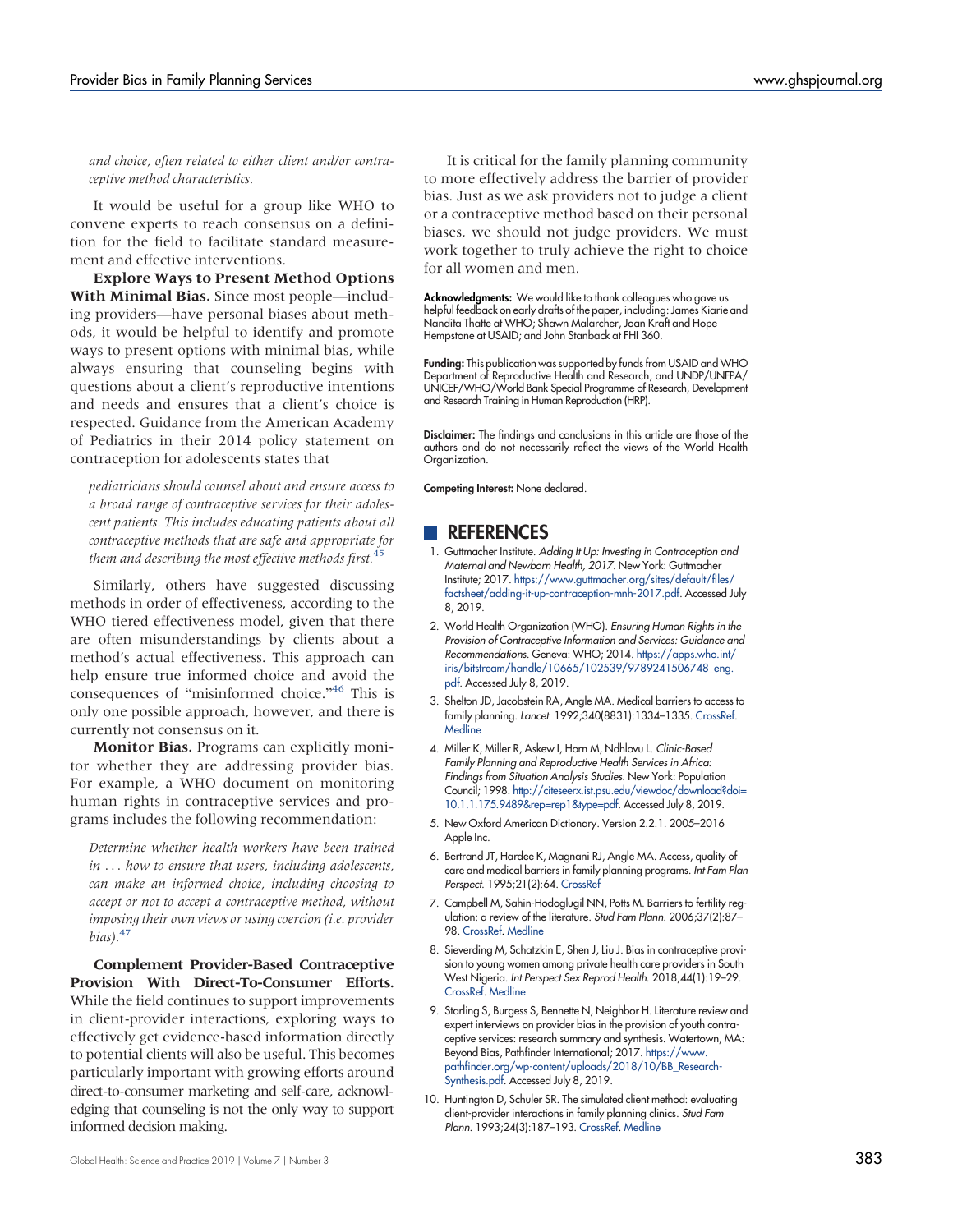- <span id="page-13-0"></span>11. Fitzpatrick A, Tumlinson K. Strategies for optimal implementation of simulated clients for measuring quality of care in low- and middleincome countries. Glob Health Sci Pract. 2017;5(1):108–114. [CrossRef.](https://doi.org/10.9745/GHSP-D-16-00266) [Medline](http://www.ncbi.nlm.nih.gov/pubmed/28126970)
- <span id="page-13-1"></span>12. Tavrow P, Namate D, Mpemba N. Quality of Care: An Assessment of Family Planning Providers' Attitudes and Client-Provider Interactions in Malawi. Zomba, Malawi: Centre for Social Research, University of Malawi; 1995.
- <span id="page-13-2"></span>13. Speizer IS, Hotchkiss DR, Magnani RJ, Hubbard B, Nelson K. Do service providers in Tanzania unnecessarily restrict clients' access to contraceptive methods? Int Fam Plan Perspect. 2000;26(1):13–42. **[CrossRef](https://doi.org/10.2307/2648285)**
- <span id="page-13-3"></span>14. Tuoane M, Madise NJ, Diamond I. Provision of family planning services in Lesotho. Int Fam Plan Perspect. 2004;30(2):77–86. **[Medline](http://www.ncbi.nlm.nih.gov/pubmed/15210406)**
- <span id="page-13-4"></span>15. Tumlinson K, Okigbo CC, Speizer IS. Provider barriers to family planning access in urban Kenya. Contraception. 2015;92(2):143– 151. [CrossRef](https://doi.org/10.1016/j.contraception.2015.04.002). [Medline](http://www.ncbi.nlm.nih.gov/pubmed/25869629)
- <span id="page-13-6"></span>16. Schwandt HM, Speizer IS, Corroon M. Contraceptive service provider imposed restrictions to contraceptive access in urban Nigeria. BMC Health Serv Res. 2017;17(1):268. [CrossRef](https://doi.org/10.1186/s12913-017-2233-0). [Medline](http://www.ncbi.nlm.nih.gov/pubmed/28403858)
- <span id="page-13-7"></span>17. Sidze EM, Lardoux S, Speizer IS, Faye CM, Mutua MM, Badji F. Young women's access to and use of contraceptives: the role of providers' restrictions in urban Senegal. Int Perspect Sex Reprod Health. 2014;40(4):176–184. [CrossRef.](https://doi.org/10.1363/4017614) [Medline](http://www.ncbi.nlm.nih.gov/pubmed/25565345)
- <span id="page-13-5"></span>18. Calhoun LM, Speizer IS, Rimal R, et al. Provider imposed restrictions to clients' access to family planning in urban Uttar Pradesh, India: a mixed methods study. BMC Health Serv Res. 2013;13(1):532. [CrossRef.](https://doi.org/10.1186/1472-6963-13-532) [Medline](http://www.ncbi.nlm.nih.gov/pubmed/24365015)
- <span id="page-13-8"></span>19. Char A, Saavala M, Kulmala T. Provider bias or organizational limitations? Female and male health care workers' interaction with men in reproductive health programmes in rural central India. J Fam Welf. 2011;57(2):1–11. [http://medind.nic.in/jah/t11/i2/jaht11i2p1.](http://medind.nic.in/jah/t11/i2/jaht11i2p1.pdf) [pdf](http://medind.nic.in/jah/t11/i2/jaht11i2p1.pdf). Accessed July 8, 2019.
- <span id="page-13-9"></span>20. Green CP, Cohen SI, Belhadj-El Ghouayel H. Male Involvement in Reproductive Health, Including Family Planning and Sexual Health. New York: UNFPA; 1995.
- <span id="page-13-10"></span>21. Osei I, Birungi H, Addico G, Askew I, Gyapong JO. What happened to the IUD in Ghana? Afr J Reprod Health. 2005;9(2):76–91. [CrossRef.](https://doi.org/10.2307/3583464) [Medline](http://www.ncbi.nlm.nih.gov/pubmed/16485588)
- <span id="page-13-11"></span>22. Gaffikin L, Phiri A, McGrath J, Zinanga A, Blumenthal PD. Provider attitudes toward IUD provision in Zimbabwe: perception of HIV risk and training implications. Adv Contracept. 1998;14(1):27–39. [CrossRef.](https://doi.org/10.1023/A:1006519409808) [Medline](http://www.ncbi.nlm.nih.gov/pubmed/9587006)
- <span id="page-13-12"></span>23. Stanback J, Omondi-Odhiambo, Omuodo D. Final Report: Why Has IUD Use Slowed in Kenya? Part A: Qualitative Assessment of IUD Service Delivery in Kenya. Research Triangle Park, NC: Family Health International; 1995.
- <span id="page-13-13"></span>24. Higgins JA, Kramer RD, Ryder KM. Provider bias in long-acting reversible contraception (LARC) promotion and removal: perceptions of young adult women. Am J Public Health. 2016;106(11):1932– 1937. [CrossRef](https://doi.org/10.2105/AJPH.2016.303393). [Medline](http://www.ncbi.nlm.nih.gov/pubmed/27631741)
- <span id="page-13-14"></span>25. Dawson A, Tran NT, Westley E, Mangiaterra V, Festin M. Workforce interventions to improve access to emergency contraception pills: a systematic review of current evidence in low- and middle-income countries and recommendations for improving performance. BMC Health Serv Res. 2015;15(1):180. [CrossRef](https://doi.org/10.1186/s12913-015-0815-2). [Medline](http://www.ncbi.nlm.nih.gov/pubmed/25927734)
- <span id="page-13-15"></span>26. Judge S, Peterman A, Keesbury J. Provider determinants of emergency contraceptive counseling and provision in Kenya and Ethiopia. Contraception. 2011;83(5):486–490. [CrossRef.](https://doi.org/10.1016/j.contraception.2010.09.005) [Medline](http://www.ncbi.nlm.nih.gov/pubmed/21477694)
- <span id="page-13-16"></span>27. Shelton JD, Jacobstein R. Vasectomy: a long, slow haul to successful takeoff. Glob Health Sci Pract. 2016;4(4):514–517. [CrossRef.](https://doi.org/10.9745/GHSP-D-16-00355) **[Medline](http://www.ncbi.nlm.nih.gov/pubmed/28031295)**
- <span id="page-13-17"></span>28. Stanback J, Twum-Baah KA. Why do family planning providers restrict access to services? An examination in Ghana. Int Fam Plan Perspect. 2001;27(1):37–41. [CrossRef](https://doi.org/10.2307/2673804)
- <span id="page-13-18"></span>29. Schuler SR, McIntosh EN, Goldstein MC, Pande BR. Barriers to effective family planning in Nepal. Stud Fam Plann. 1985;16(5):260– 270. [CrossRef.](https://doi.org/10.2307/1966999) [Medline](http://www.ncbi.nlm.nih.gov/pubmed/4060211)
- <span id="page-13-19"></span>30. Tavrow P. Promote or discourage: how providers can influence service use. In: Malarcher S, ed. Social Determinants of Sexual and Reproductive Health: Informing Future Research and Programme Implementation. Geneva: World Health Organization; 2010. [https://apps.who.int/iris/bitstream/handle/10665/44344/](https://apps.who.int/iris/bitstream/handle/10665/44344/9789241599528_eng.pdf) [9789241599528\\_eng.pdf.](https://apps.who.int/iris/bitstream/handle/10665/44344/9789241599528_eng.pdf) Accessed July 8, 2019.
- <span id="page-13-20"></span>31. Rudy S, Tabbutt-Henry J, Schaefer L, McQuide P. Improving Client-Provider Interaction. Population Reports, Series Q, No. 1. Baltimore, MD: Johns Hopkins Bloomberg School of Public Health, Center for Communication Programs, INFO Project; 2003. [https://www.](https://www.k4health.org/sites/default/files/Q%201.pdf) [k4health.org/sites/default/files/Q%201.pdf.](https://www.k4health.org/sites/default/files/Q%201.pdf) Accessed July 8, 2019.
- <span id="page-13-21"></span>32. Bruce J. Fundamental elements of the quality of care: a simple framework. Stud Fam Plann. 1990;21(2):61–91. [CrossRef](https://doi.org/10.2307/1966669). [Medline](http://www.ncbi.nlm.nih.gov/pubmed/2191476)
- <span id="page-13-22"></span>33. Sullivan TM, Bertrand JT, Rice J, Shelton JD. Skewed contraceptive method mix: why it happens, why it matters. J Biosoc Sci. 2006;38 (4):501–521. [CrossRef](https://doi.org/10.1017/S0021932005026647). [Medline](http://www.ncbi.nlm.nih.gov/pubmed/16762087)
- <span id="page-13-23"></span>34. Bertrand JT, Sullivan TM, Knowles EA, Zeeshan MF, Shelton JD. Contraceptive method skew and shifts in method mix in low- and middle-income countries. Int Perspect Sex Reprod Health. 2014;40 (3):144–153. [CrossRef](https://doi.org/10.1363/4014414). [Medline](http://www.ncbi.nlm.nih.gov/pubmed/25271650)
- <span id="page-13-24"></span>35. World Health Organization (WHO). Medical eligibility criteria for contraceptive use. Fifth edition 2015. Geneva: WHO; 2015.
- <span id="page-13-25"></span>36. Altshuler AL, Gaffield ME, Kiarie JN. The WHO's medical eligibility criteria for contraceptive use: 20 years of global guidance. Curr Opin Obstet Gynecol. 2015;27(6):451–459. [CrossRef.](https://doi.org/10.1097/GCO.0000000000000212) **[Medline](http://www.ncbi.nlm.nih.gov/pubmed/26390246)**
- <span id="page-13-26"></span>37. Stanback J, Griffey S, Lynam P, Ruto C, Cummings S. Improving adherence to family planning guidelines in Kenya: an experiment. Int J Qual Health Care. 2007;19(2):68–73. [CrossRef.](https://doi.org/10.1093/intqhc/mzl072) [Medline](http://www.ncbi.nlm.nih.gov/pubmed/17277011)
- <span id="page-13-27"></span>38. El-Khoury M, Thornton R, Chatterji M, Choi SK. Effectiveness of evidence-based medicine on knowledge, attitudes, and practices of family planning providers: a randomized experiment in Jordan. BMC Health Serv Res. 2015;15(1):449. [CrossRef.](https://doi.org/10.1186/s12913-015-1101-z) [Medline](http://www.ncbi.nlm.nih.gov/pubmed/26431847)
- <span id="page-13-28"></span>39. Baveja R, Buckshee K, Das K, et al. Evaluating contraceptive choice through the method-mix approach. An Indian Council of Medical Research (ICMR) task force study. Contraception. 2000;61(2):113– 119. [CrossRef.](https://doi.org/10.1016/S0010-7824(00)00089-5) [Medline](http://www.ncbi.nlm.nih.gov/pubmed/10802276)
- <span id="page-13-29"></span>40. Carlough M, Jacobstein R. Five ways to address provider bias in family planning. IntraHealth International website. [https://www.](https://www.intrahealth.org/vital/five-ways-address-provider-bias-family-planning) [intrahealth.org/vital/five-ways-address-provider-bias-family](https://www.intrahealth.org/vital/five-ways-address-provider-bias-family-planning)[planning.](https://www.intrahealth.org/vital/five-ways-address-provider-bias-family-planning) Published June 2, 2015. Accessed July 8, 2019.
- <span id="page-13-30"></span>41. Neukom J, Chilambwe J, Mkandawire J, Mbewe RK, Hubacher D. Dedicated providers of long-acting reversible contraception: new approach in Zambia. Contraception. 2011;83(5):447–452. [CrossRef](https://doi.org/10.1016/j.contraception.2010.08.021). [Medline](http://www.ncbi.nlm.nih.gov/pubmed/21477688)
- <span id="page-13-31"></span>42. Desmon S. When service providers say no. Johns Hopkins Center for Communication Programs website. [https://ccp.jhu.edu/2018/01/](https://ccp.jhu.edu/2018/01/29/family-planning-provider-bias-nigeria/) [29/family-planning-provider-bias-nigeria/.](https://ccp.jhu.edu/2018/01/29/family-planning-provider-bias-nigeria/) Published January 29, 2018. Accessed July 8, 2019.
- <span id="page-13-32"></span>43. Mathur S, Spielman K, Reichenbach L. Developing Research and Learning Agendas to Strengthen Social and Behavior Change Programming Summary: An Overview of the Approach, Outcomes, and Next Steps. Washington, DC: Breakthrough RESEARCH; 2019.
- <span id="page-13-33"></span>44. Family Planning 2020. Global consensus statement: expanding contraceptive choice for adolescents and youth to include long-acting reversible contraception. Washington, DC: Family Planning 2020,